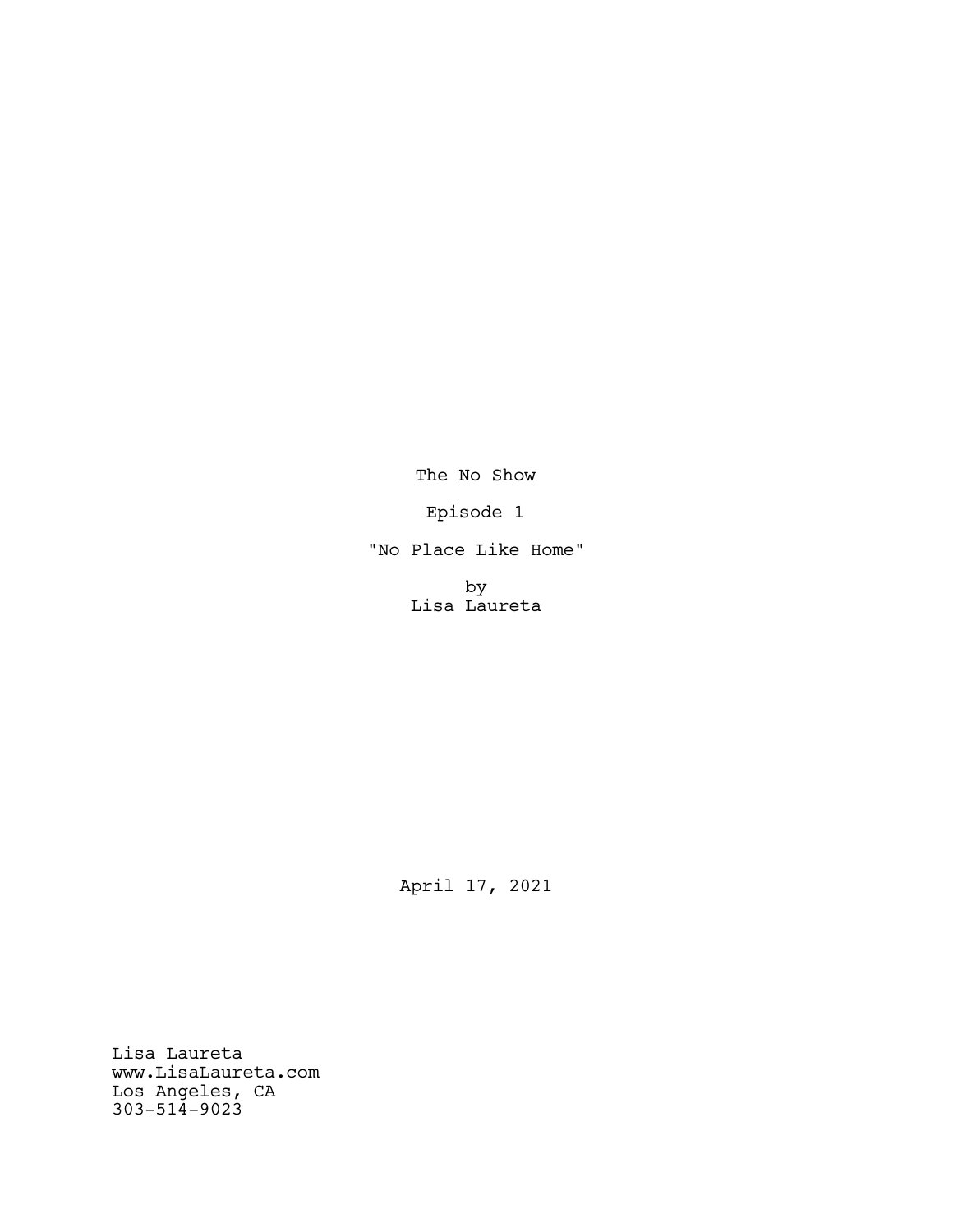### "NO PLACE LIKE HOME"

### ACT ONE

FADE IN:

#### INT. DOG POUND - MORNING

The dogs of the pound are all asleep in separate cages. The dogs aren't too lonely, as they can see each other through the fence of the cages. They lay on dirty blankets on the concrete floor.

Off camera, a door slams.

Various heads begin to pop up out of slumber. A pair of work boots walk down the aisle. Two human hands holding a water pitcher begin reaching through cages one at a time pouring water into bowls. As each bowl is filled, the dog in that cage begins to lap up the new fresh water. This happens a few times before the human makes it to NO's cage.

NO is a small, middle-aged tan chihuahua-pug mix, about five years old, with an underbite that causes a bottom canine tooth to protrude resulting in a lisp and causing a brownish tint making it look suspiciously like a candy corn. His tail bends like a lightning bolt, from previous breaks, and his face is slightly grizzled.

He rises slowly, walks over to his bowl, and takes in a cool lap of water.

> NO Ahhh. Just like morning dew. Only it's water!

OLLIE, an excitable young black and white Border Collie, always speaks at double speed.

> OLLIE You bet your tooshy it's water! I love water! Water's probably the best thing that the human's have ever given any of us! Well, water and food! Oh, and love! I love love! Nothing's better than love!

NO looks at the cage across from him where OLLIE wags his tail and jumps up and down in his cage in between talking and taking laps of water.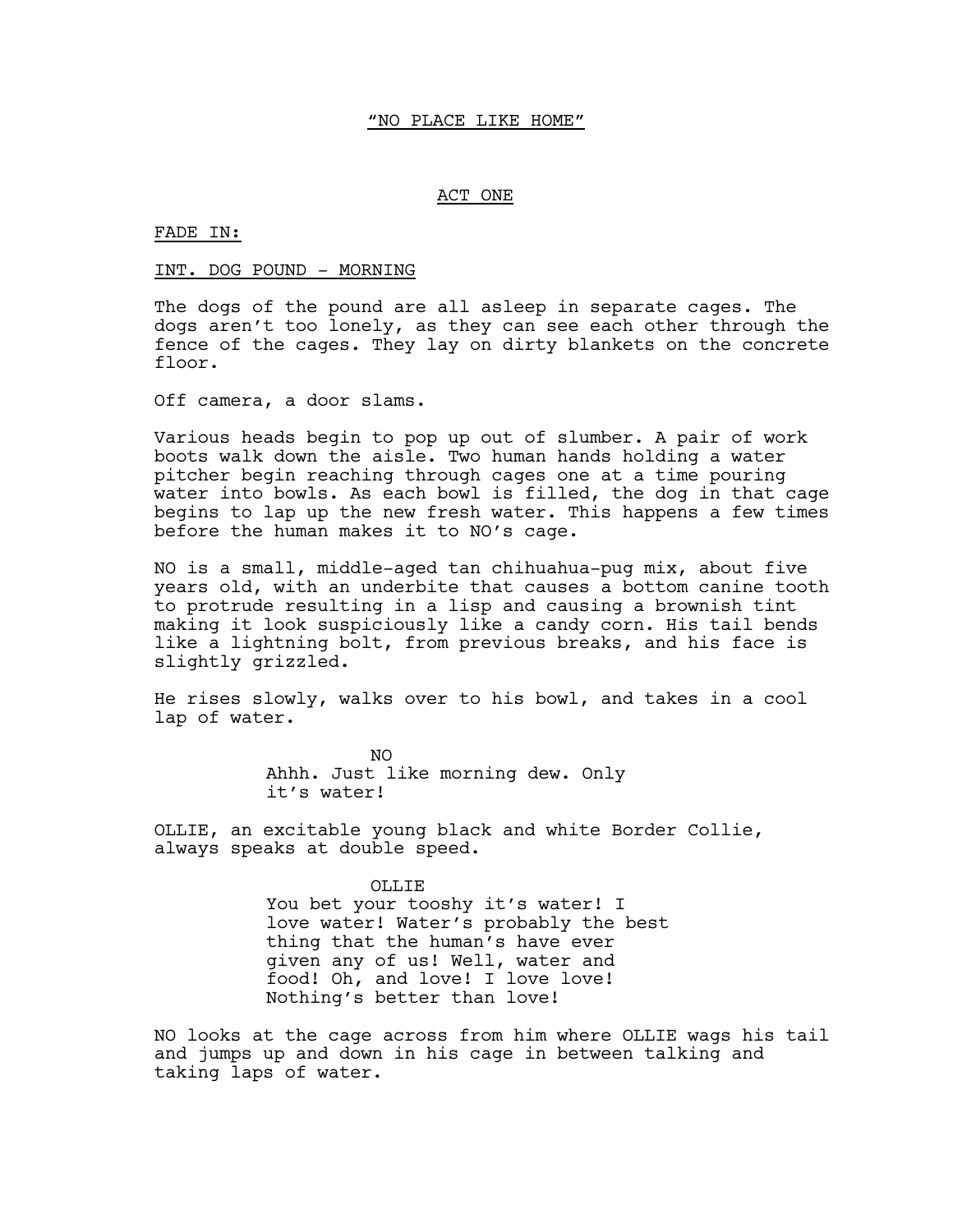NO

Umm, I've been meaning to ask, since you mention it so much...Not necessarily for myself but for the other pups who might not know, of course...um...what is love?

#### OLLIE

Oh NO! How can you not know what love is? Love is the best! When I was in the house, it was the first thing I got! It's hard to explain, but you know it when you get it. I miss it!

OLLIE, still excited, proceeds to finish his water in three swipes, most of it ending up on the floor. The floor water seeps underneath the fence separating OLLIE's cage from the aged Labrador retriever, Luthor, who lives next door.

LUTHOR is forced out of his slumber by the intrusion of moisture and rises to a sit position before beginning to lap up the floor water.

> NO Hey Luthor, you ever hear of this love thing?

LUTHOR I think I heard mention of it back in my youth. Pretty sure it was yellow. Or maybe gray. But it was nice, I'll tell ya.

 $N<sub>O</sub>$ Sounds warm.

GARBAGE

It sure does.

GARBAGE lives in the cage next to NO. They're a medium-sized dog, covered head to toe in matted fur. They're probably a poodle mix, with only one visible eye, the other covered with clumpy hair.

> NO Whoa, who are you?!

GARBAGE They called me Garbage. I think it's because they found me in the garbage. And you?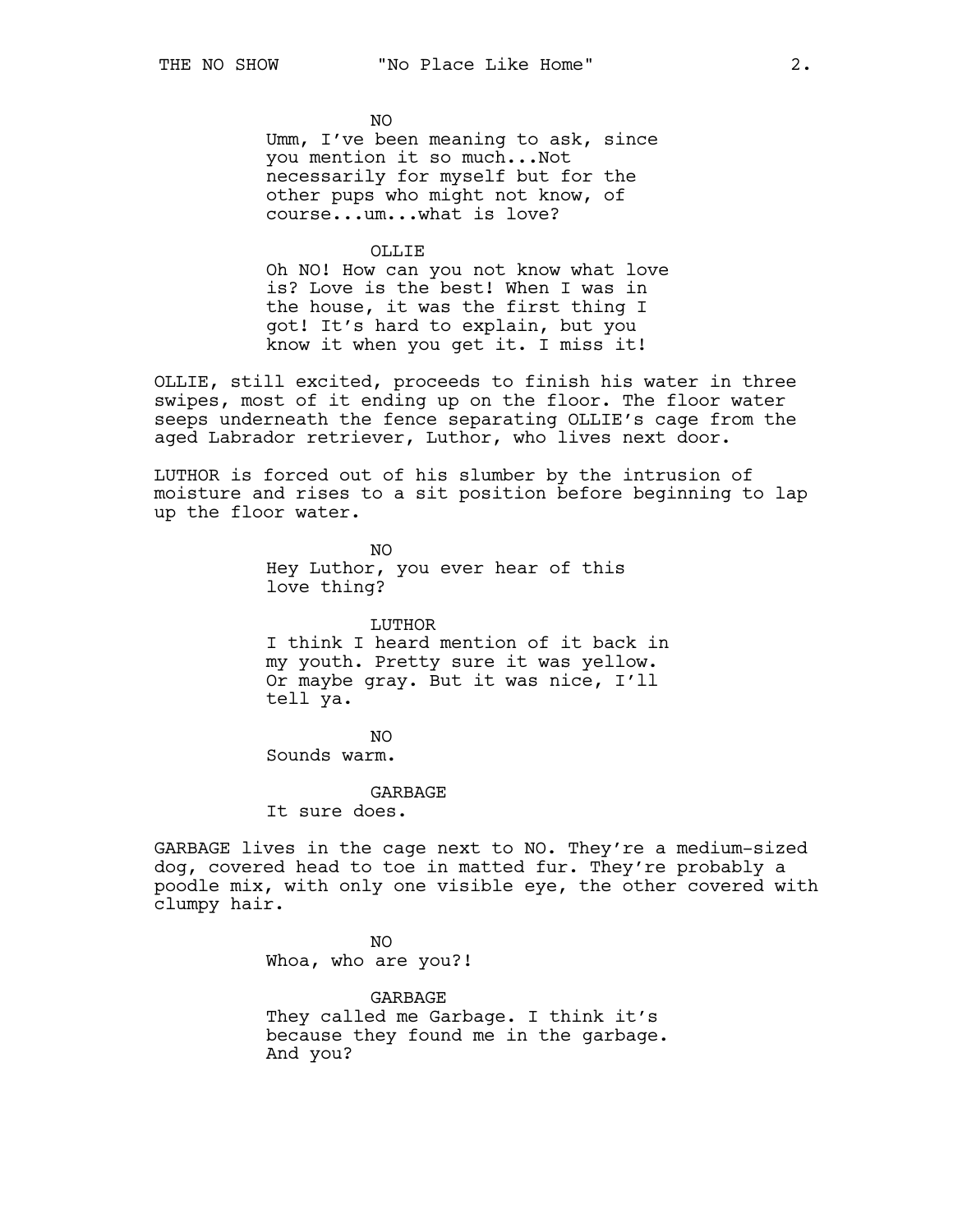NO Folks call me "No." I think it's because...I'm not sure why.

CUT TO:

### FLASHBACK:

#### EXT. DUMPSTER BEHIND GREEK RESTAURANT

NO has his head deep in a bag of trash lying next to an overcrowded dumpster. A large, swarthy man comes out of the back door with another trash bag to throw onto the heap. He takes one look at the mess that NO has made by rifling through the other bags.

> SWARTHY MAN NO! Get out of here! NO!

NO, covered head to toe in gyro meat and wearing a half of a piece of pita bread as a hat, makes a quick break for it.

CUT TO:

### EXT. FARM

A gathering of pigs eat from a trough. Upon closer inspection, NO is right in the middle of the gathering, also eating from the trough. A farmer comes by and throws some apple cores in the trough and NO jumps in excitedly going after the apples.

> $N<sub>O</sub>$ Oooh! Apple middles! I love middles!

The farmer takes notice of NO eating the pigs' food.

FARMER NO! Get out of there! No! No!

CUT TO:

#### INT. MOVIE THEATER

Music climaxes in a dark theater while an audience waits with anticipation for what's about to come. In between bites of popcorn, a woman speaks to the man next to her.

> WOMAN I want to know how it ends, but I don't want it to end.

The couple gaze into each other's eyes for a brief moment and then look back to the screen.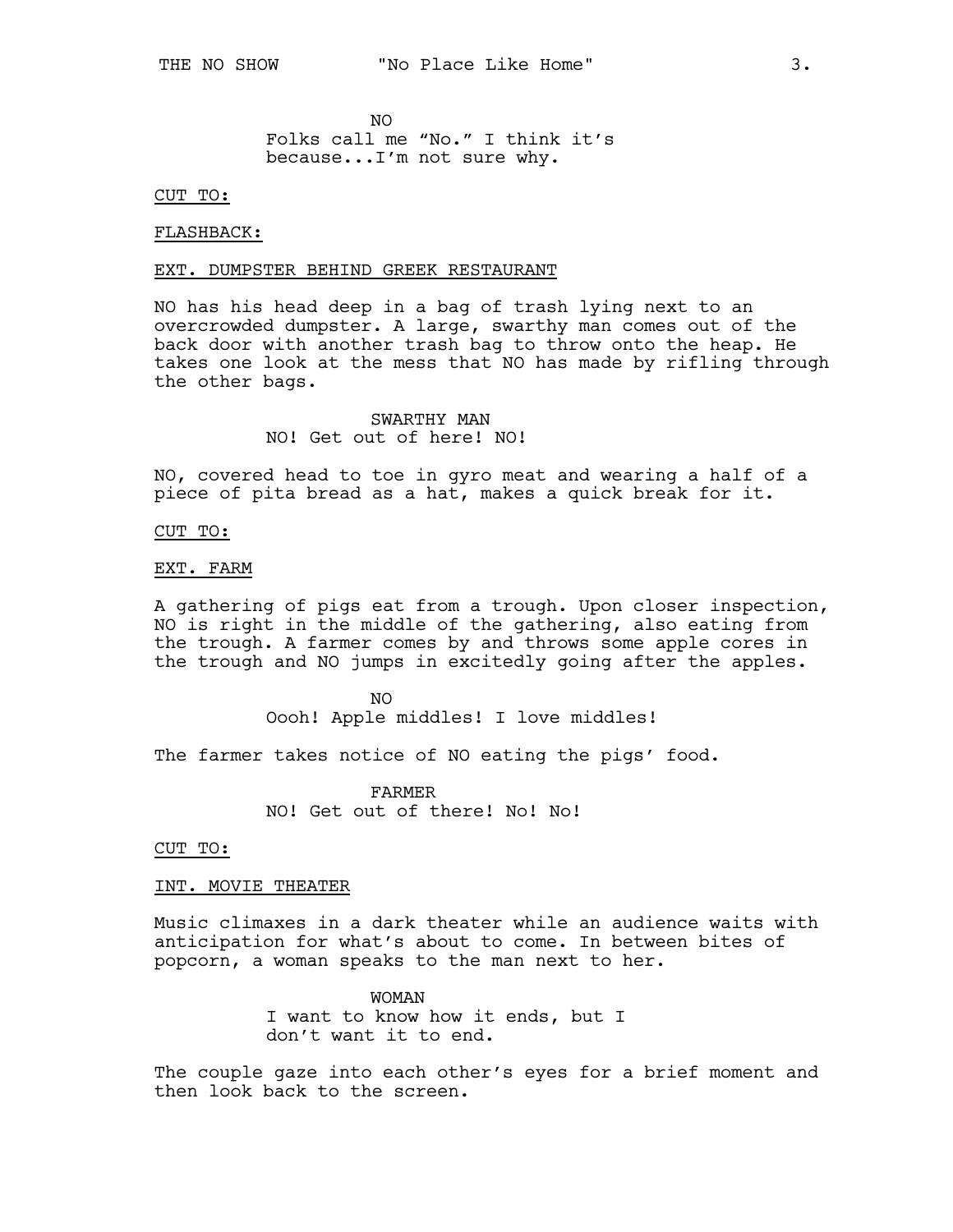MAN

# I love you.

Just then, a head peaks through the seats between the couple. It's NO, staring at the popcorn with desire in his eyes. He moves his head closer and closer, until his snout is fully immersed into the popcorn bucket.

The couple, eyes closed, go in for a kiss but they meet at NO's ears rather than each other's lips.

NO speaks with a full mouth of popcorn.

 $N<sub>O</sub>$ Ooooh, that feels nice.

The couple, in unison, open their eyes and see who they're kissing NO's ears.

MAN

WOMAN

NO!

NO!

NO looks up, surprised, popcorn covering his face.

NO Umm, you guys are kind of ruining the popcorn.

An usher comes by with a flashlight.

USHER

No! You can't be in here, get out of here! NO!

NO hurriedly makes his way toward the exit, where the usher is holding the door open to the outside alley.

> $N<sub>O</sub>$ Wow, I didn't know they still had you guys.

NO exits the building as the door shuts, but not before one last word from the USHER.

USHER

NO!

END FLASHBACK.

CUT TO: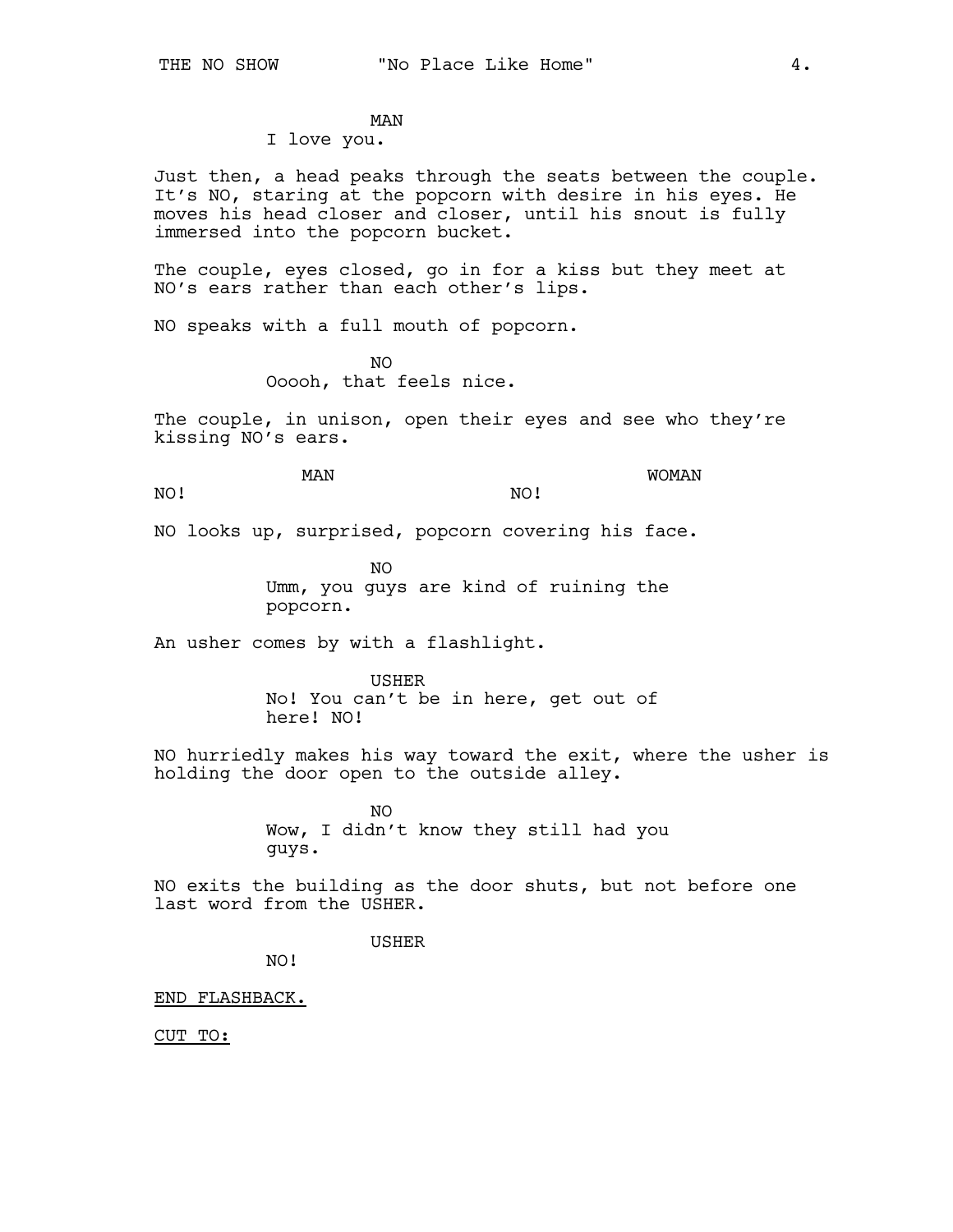# INT. DOG POUND

NO Who knows where names come from. Probably the same place as cheese.

OLLIE Mine came from my people. Back when I had people. And a home.

GARBAGE What's a home?

OLLIE excitedly hops around while he wags his tail and tells his tale of youth.

### OLLIE

Oh it's the best place! My home was like a dream! It had bones as big as bones can get, and a little person that greeted me at the door. He was small, and his voice was way higher than the other two people's voices. I love high pitched voices!

LUTHOR

Oh boy, now you got him goin'.

#### OLLIE

And a blanket! And they would always stick the blanket in a machine that made it smell gross, like flowers and freshness, but after enough time I could get it smelling just right again, like dirt and chips!

GARBAGE How long's he usually go for?

#### LUTHOR

Could be a week to a year. If I knew what time was I could give ya a better idea.

### OLLIE

And I had a flea collar, and and and, oh it was great! And the most bestest thing about it was the love! Oh I miss the love. That's why I had to leave. They said I just had too much love to give.

(MORE)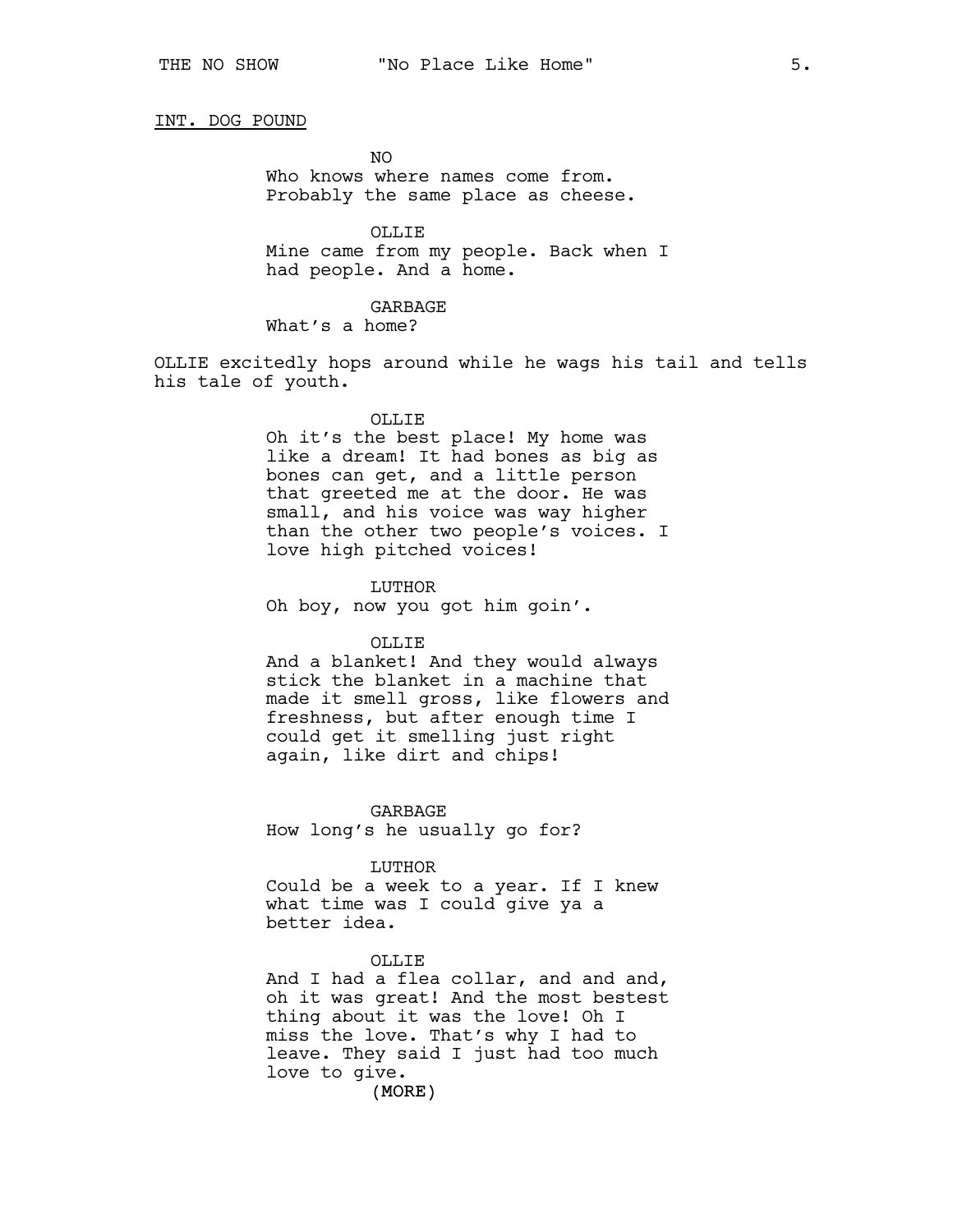# OLLIE (CONT'D)

Lots of people say that, but I don't know what they mean by too much! I don't know how anyone can have too much of anything ever!

OLLIE's banging his tail against the cage, hitting a very patient LUTHOR through the fence with every wag.

# LUTHOR

I can see how some might have a problem with it.

NO What was your home like Luthor?

### LUTHOR

Oh, nice. Calm. (Looks at OLLIE) Just me and Thelma. She was my person. She was warm and grey. And then one day, she was just grey. That's when they came and got me.

GARBAGE My home smelled like me. It was dark but there was always something squishy to eat.

NO takes a big long whiff of GARBAGE through the cage.

NO (Flirty) Mmmmmmm...smells just like brisket. And also juice, orange juice, the kind of orange juice that's grown green fur on it. And...is that a hint of diaper I detect?

GARBAGE Oh you're good.

The big door slams off camera again and a little puppy is being carried in the arms of a human guard. He is placed into the cage on the other side of NO. The human pours some water into a dish and closes the cage door, walking back out of the room.

Yes.

PUPPY Is this home?

OLLIE

NO

No.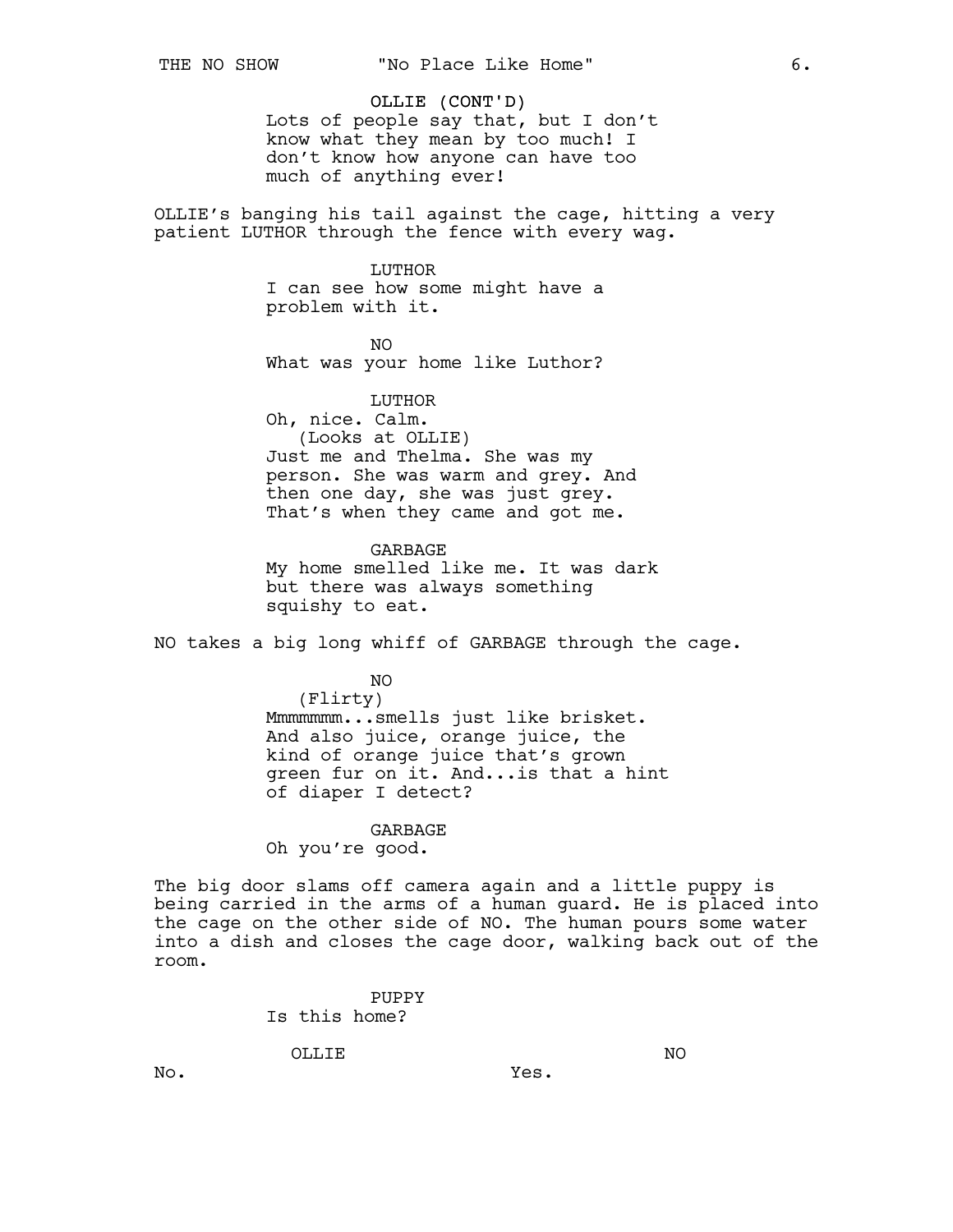PUPPY

I don't know if I like it here.

The PUPPY begins to cry.

# LUTHOR

Don't worry kid. The young ones always go first. You'll be out of here by tomorrow, first thing.

NO

If it'd make you feel better you can come with me tonight. I know the way outta here.

LUTHOR Quit puttin' your crazy ideas in his head, No.

NO Not crazy. Just right.

GARBAGE You know the way out?

with me some day.

NO I sure do pretty lady. And if you stick around I might just bring you

PUPPY What is he talking about?

LUTHOR

He thinks he knows how to break outta this joint. But even worse, he actually thinks he does it, every night.

NO

I'll have you know I abosofruitly tutily dutily do. Every night-aroony.

LUTHOR

If you know how to get out, and do so every night, why bother coming back?

NO And leave all this?! No thank you! What are friends for if they just leave everywhere.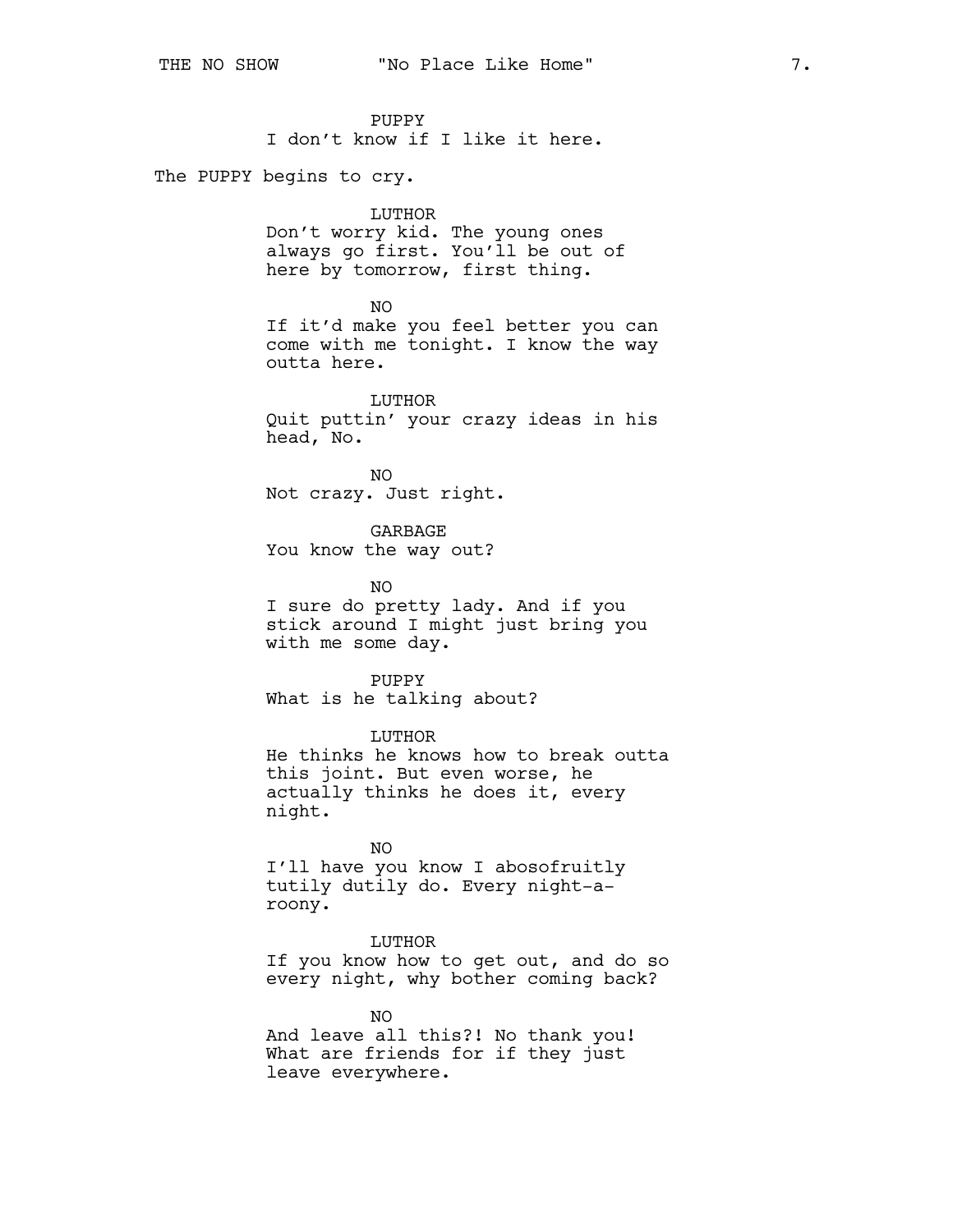GARBAGE So you'd rather be here than free?

NO Oh sure thing hot stuff. I love friends, and food, and when it rains out there, well, let's just say, outside is short on roofs.

OLLIF. I wanna go! I wanna go! OUCH! OUCH OUCH!

OLLIE's tail is hitting the back wall of his cage. With every hit OLLIE cowers in pain, but can't help still wagging.

# LUTHOR

Kid, ya gotta calm down, not just for the sake of all of us, but for your tail. I knew a guy like you, so excited he wagged his tail right off. Look, you're starting to get a sore on it from hitting it on things. They're gonna make you go see the white coat now.

OLLIE tries to look at the sore developing on his tail, but can't seem to get it to sit still enough. He shrugs and starts to jump up and down.

> OLLIE Maybe the white coat will pet me!

PUPPY The white coat?

NO (Ominously) It's the one who takes us away. Often times when someone goes to see the white coat, they doooooon't cooooooome baaaaaaack.

LUTHOR It's not always bad, sometimes it means they got a home.

NO Yeah, but sometimes it means, you know what.

PUPPY What? WHAT?!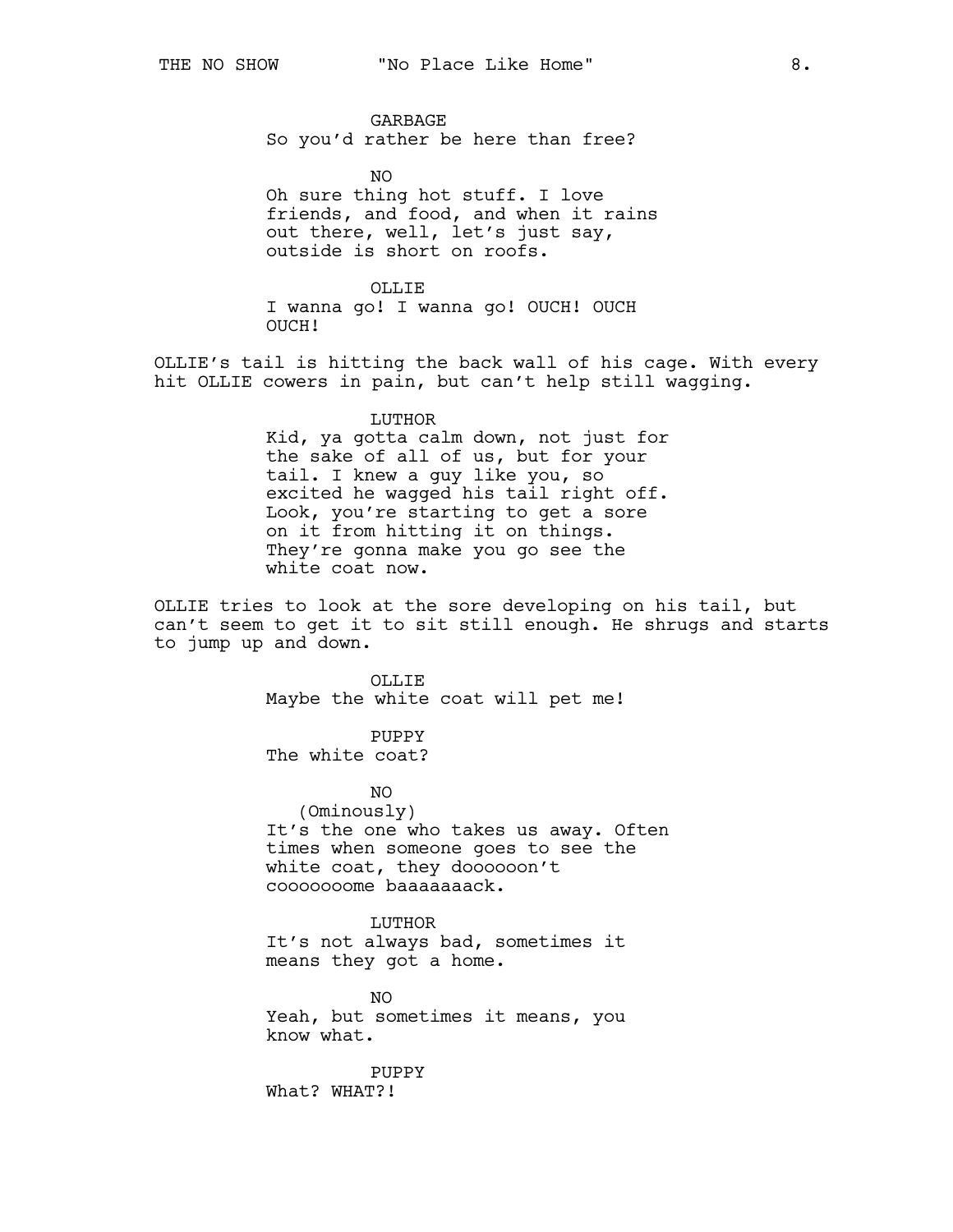NO He'll tell you when you're We'll tell you when you're older.

LUTHOR older.

The big door opens and a veterinarian wearing a white coat enters. He goes to OLLIE's cage, opens it, puts a leash around OLLIE's neck and escorts him out.

OLLIE's demeanor is slightly subdued for the first time in his life, but his butt can't help but continue to softly wiggle. He looks back at his friends.

> OLLIE I've loved you all! I've loved you all!

NO Good bye Ollie! We've loved you too. You and apple juice! You're just as sweet but slightly less yellow.

The door closes leaving the rest of the dogs behind. Moments later, the rest of the cages are opened by a worker who escorts them all down the hall.

> PUPPY What's happening now? Do we have to go with him? I'm scared.

NO No way kid, it's the best part of our day. Yard time!

CUT TO:

# EXT. POUND PLAYLOT - MOMENTS LATER

The dogs are escorted to a fenced-in field of dirt with grass patches, scattered with toys. They all begin to play with each other, some using toys, others just run.

LUTHOR goes to lay in the sun.

NO and PUPPY prance around for a bit before joining LUTHOR on their backs looking up at the sunset.

> NO Looks great huh? Like a mouse is guarding the gates to heaven. I've always liked those little squeakers. Their hearts may be small, but they sure are mighty.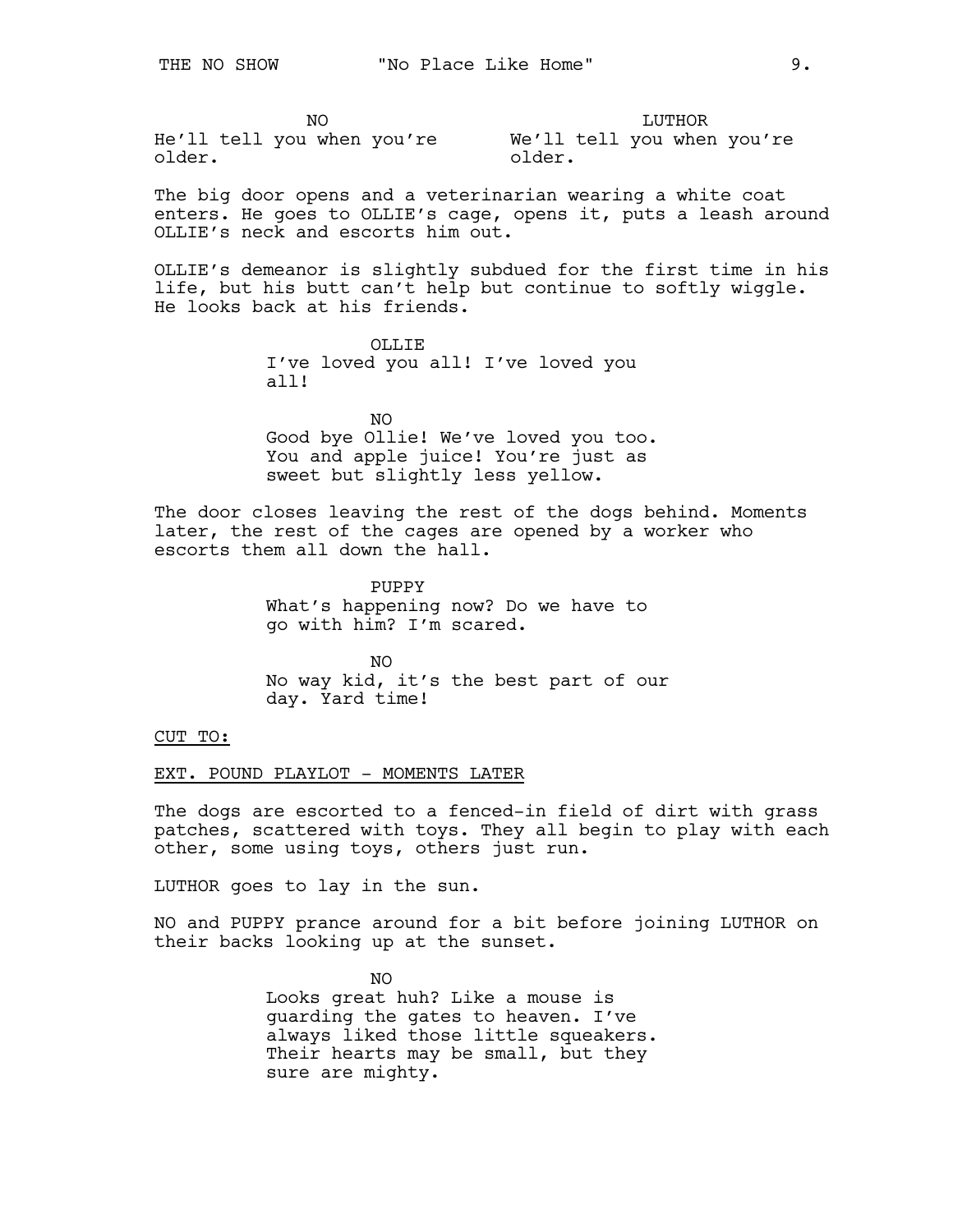A guard opens the door and the dogs begin to file in. NO and LUTHOR rise to their feet. LUTHOR struggles a little and NO nudges his nose underneath LUTHOR's belly, helping him up to his shaky legs. PUPPY continues staring at the sky. NO looks back.

> NO (CONT'D) Time to go in kid.

PUPPY I think I'll just stay out here.

NO Suit yourself, but the kibble is inside. It's eating time.

PUPPY I don't know, I'm not much in the mood for food.

NO Okay, but it smells like salt!

NO heads in through the door. PUPPY, having been sufficiently enticed, quickly rises to his feet. Ears perked and tail wagging he runs for the door, knocking over NO and other dogs as he makes his way to his cage.

> PUPPY I love salt!

FADE OUT.

END ACT I

# BEGIN ACT II

FADE IN:

INT. POUND - NIGHT

The pound is dark and the dogs lie asleep and quiet except for NO, who is talking in his sleep.

> NO But why do they call 'em marathons if mayors rarely run in 'em?!

NO's one-sided conversation startles him out of his slumber. He looks around to ensure that the coast is clear.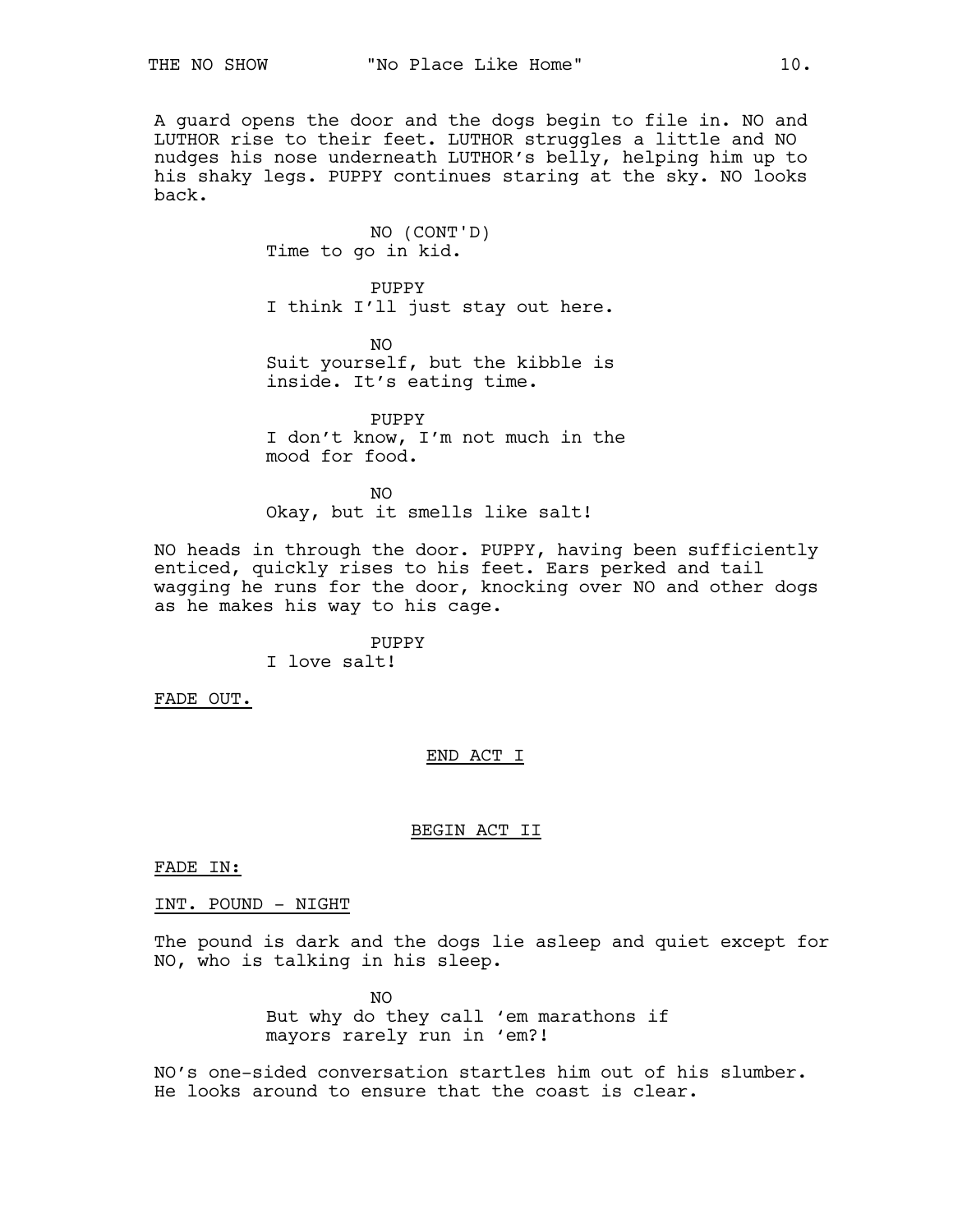NO (CONT'D) Looks like it's time to go 'esplorin'.

NO nudges a dingy pillow away from the back wall of his cage revealing a small hole in the concrete floor leading outside. He sneakily makes his way to the outside and takes a big hearty whiff of the air.

> NO (CONT'D) Smells like freedom. And fries. I guess that's why they call 'em freedom fries.

NO begins to happily saunter off into the darkness.

CUT TO:

EXT. NATURAL HISTORY MUSEUM

An establishing shot of a sign outside the Natural History Museum entices NO with its promise of a new display of bones.

### CUT TO:

### INT. NATURAL HISTORY MUSEUM - MAMMAL EXHIBIT

NO is chewing on the tusk of a woolly mammoth while talking to someone off camera.

> NO They didn't originally call it the tango. They used to call it Michelle but then Michelle got mad, she's always been a very litigious girl ya know. Have you met Michelle?

A stuffed saber-toothed tiger looks on at NO trying to conquer the woolly beast with mouth ajar and glazed, plastic eyes.

### NO (CONT'D)

Don't get me wrong, she's a great gal but kind of annoying at times. One of those mouth breathers, ya know what I'm talkin' about? Say, could I borrow a couple of yer teeth? This guy's got no give!

NO stops chewing and falls to the floor. He stands back up with a nonchalant look on his face as though it's a regular occurrence. He waits for a response from the stuffed tiger. The camera cuts between shots of NO and the Saber-tooth before, frustrated, NO finally gives in.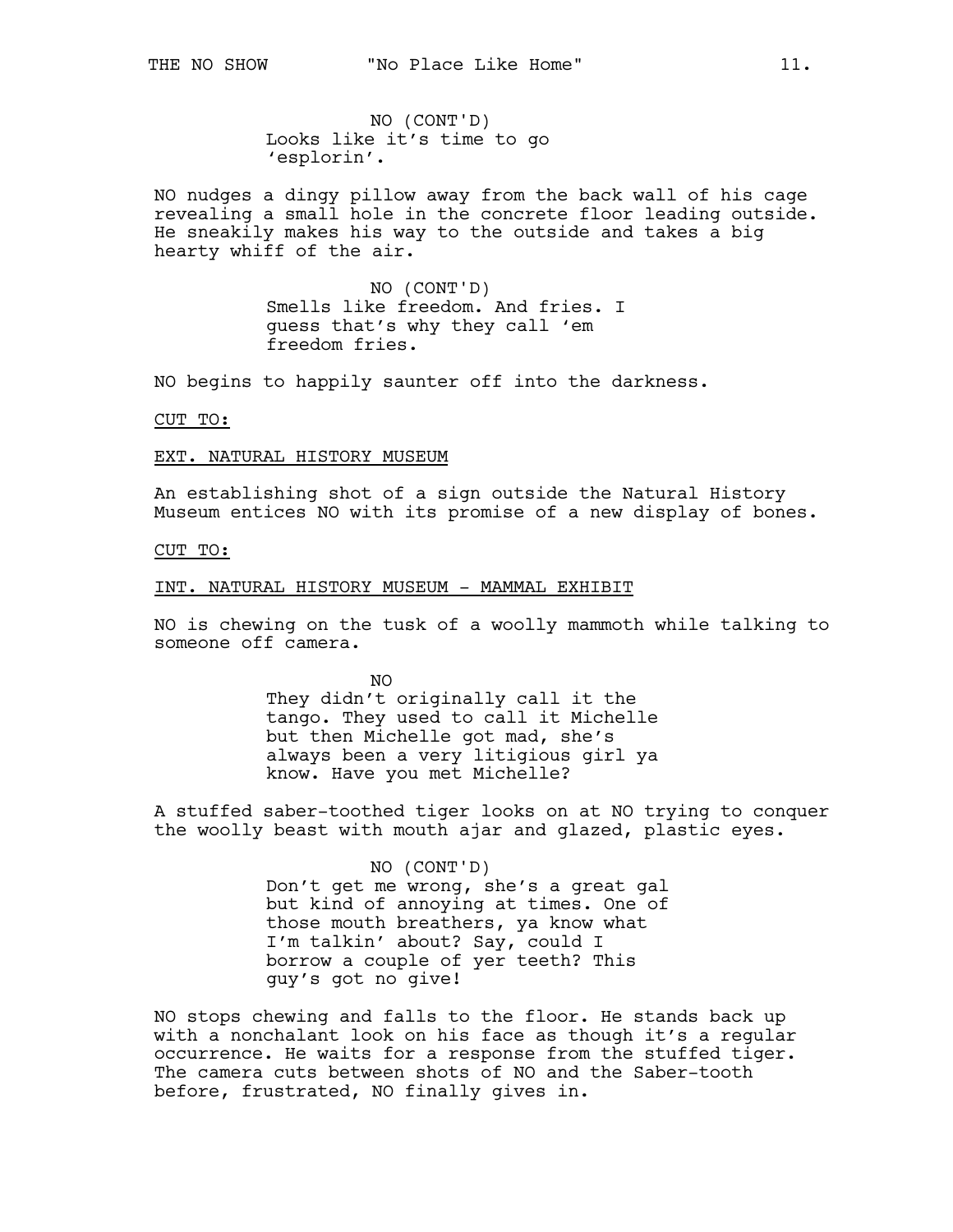NO (CONT'D) You know for having such an open mouth you're a pretty closed mouth dude. I'll see ya later, we can talk about that ice age you like to go on about.

NO makes his way off of the exhibit and begins prancing down the halls. He catches a whiff of something and perks up immediately.

> NO (CONT'D) I smell hot dogs!

He begins to run but then stops, dead in his tracks.

CUT TO:

T-REX DISPLAY

NO is amazed and bewildered at the sight of giant bones making up the body of a Tyrannosaurus Rex.

> NO I didn't know bones could get that big!

NO makes his way to the T-rex skeleton. He excitedly, but carefully approaches the dinosaur to examine it for signs of life.

> NO (CONT'D) Hey guy, you don't have eyes. I knew a raccoon that didn't have eyes, but he was still alive. You still alive or what?

A beat.

NO (CONT'D) Blink once for yes and twice for no.

The dinosaur does not respond.

NO (CONT'D) Well you're more boring than that giant cat. (Shrugs) Don't say I didn't try.

NO hops up onto the tail of the great beast, making his way to the top of his back before prying a rib off of the display.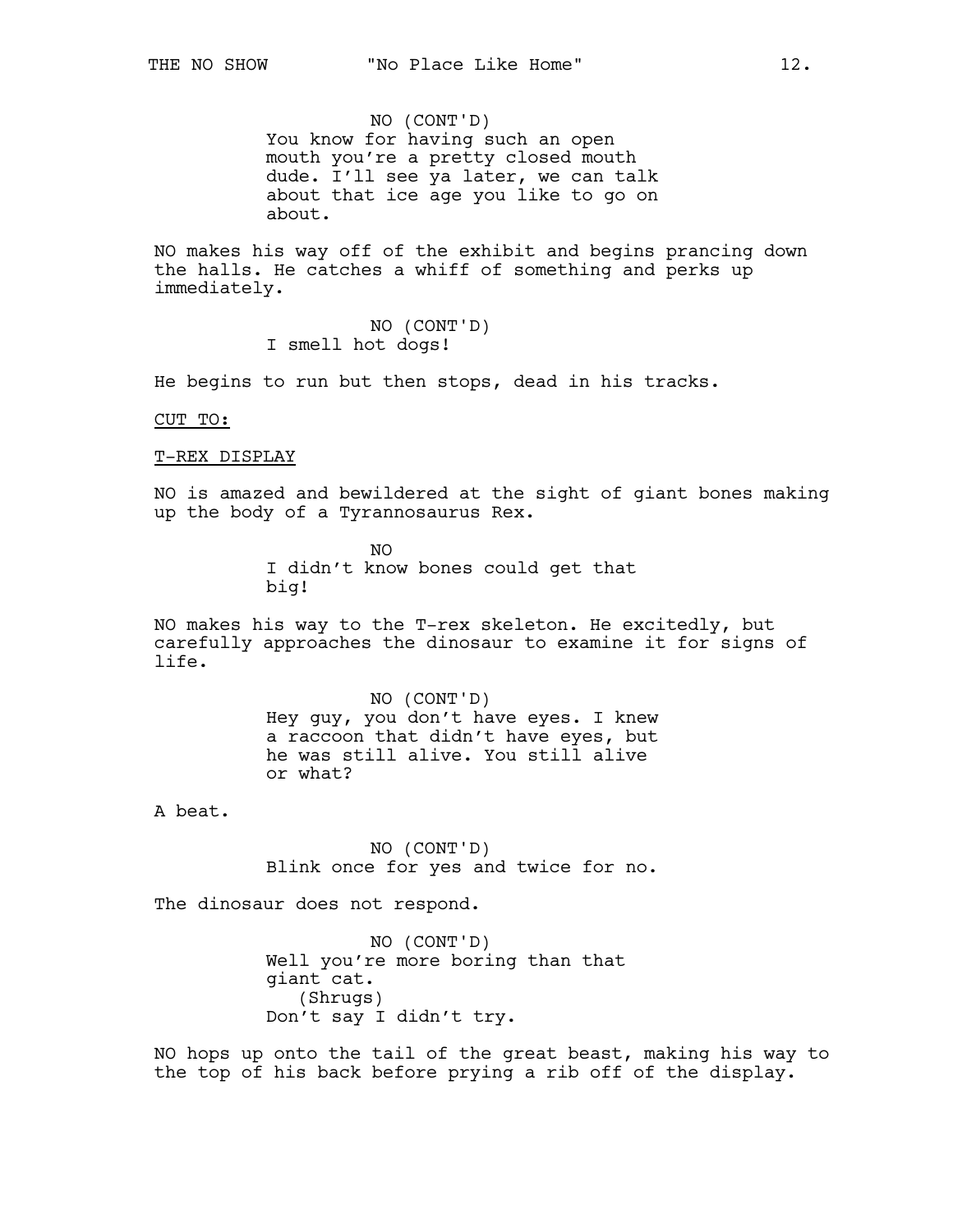Just then, a flashlight begins to dance around the two. An old voice echoes from down the hallway.

> GUARD Hey! Who's there? Somebody there? Oh man, don't tell me the displays are coming alive again. I'm gettin' too old for this.

NO is startled and does his best to pry the bone clean off. He works it like a baby tooth in a gum until it breaks off at the spine just as the flashlight begins to hold steady upon him.

> GUARD (CONT'D) Hey, you're not supposed to be doing that! Oh man, you're supposed to be in the mammal exhibit! I'm gonna get suspended again!

NO jumps down, still holding a tight grip on the t-rex bone, and begins to run from the old guard. They chase throughout the museum until NO sees a door slightly ajar. He runs through the small opening into the parking garage, still pursued by a jumping flashlight and a fuzzy old figure behind it.

He makes his way through the parking garage to level one.

Finding a small opening, he jumps down to the ground outside.

He lands in a pile of garbage outside of the dumpsters where a homeless man is looking through trash. The homeless man finds a hat and puts it on.

NO

Youseff?

YOUSEFF Hey! How ya doin' ol' pal? How do I look?

NO Haven't seen you in a while. Nice capper!

YOUSEFF Thanks pal. You want it?

NO Nah, I can't really pull of a cap. They hide my ears, I like to wear things that bring attention to them.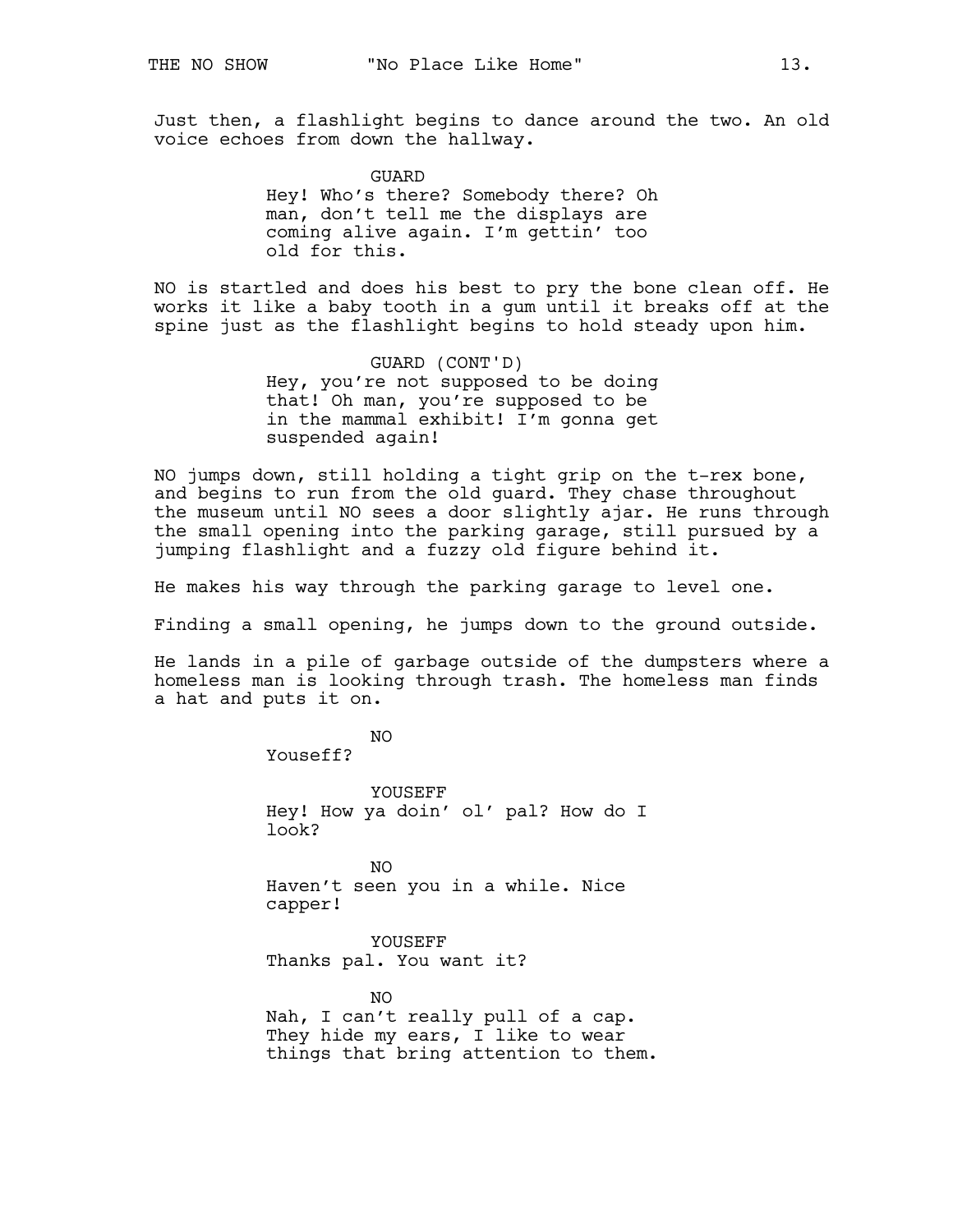YOUSEFF Oh yeah, they're great ears. Still at your old place?

NO Sure thing. It's my home. I think. Where you been?

# YOUSEFF

I been down at the shelter, but it's over crowded so I gave my bed to some new guy. You know what it's like.

NO Sure thing buddy. Hey, Youseff, ya ever hear of this thing called love?

YOUSEFF Oh sure, I had that once, back home. Long time ago.

NO Wow. What's it like?

YOUSEFF

Warm.

NO Sounds nice.

#### YOUSEFF

Yeah. Maybe you'll get it yourself one day. I'm sure ya will.

NO It's my dream. I just decided.

YOUSEFF Sounds good to me. Ya know you can't get anything if you don't dream it first.

NO You got any dreams?

# YOUSEFF

(MORE) Oh sure. I got dreams. I dream of having a home one day. Something simple. Forty rooms, central heating, live-in chef, ceiling fan, plumbing, electricity, water fall, somethin' close to public transportation.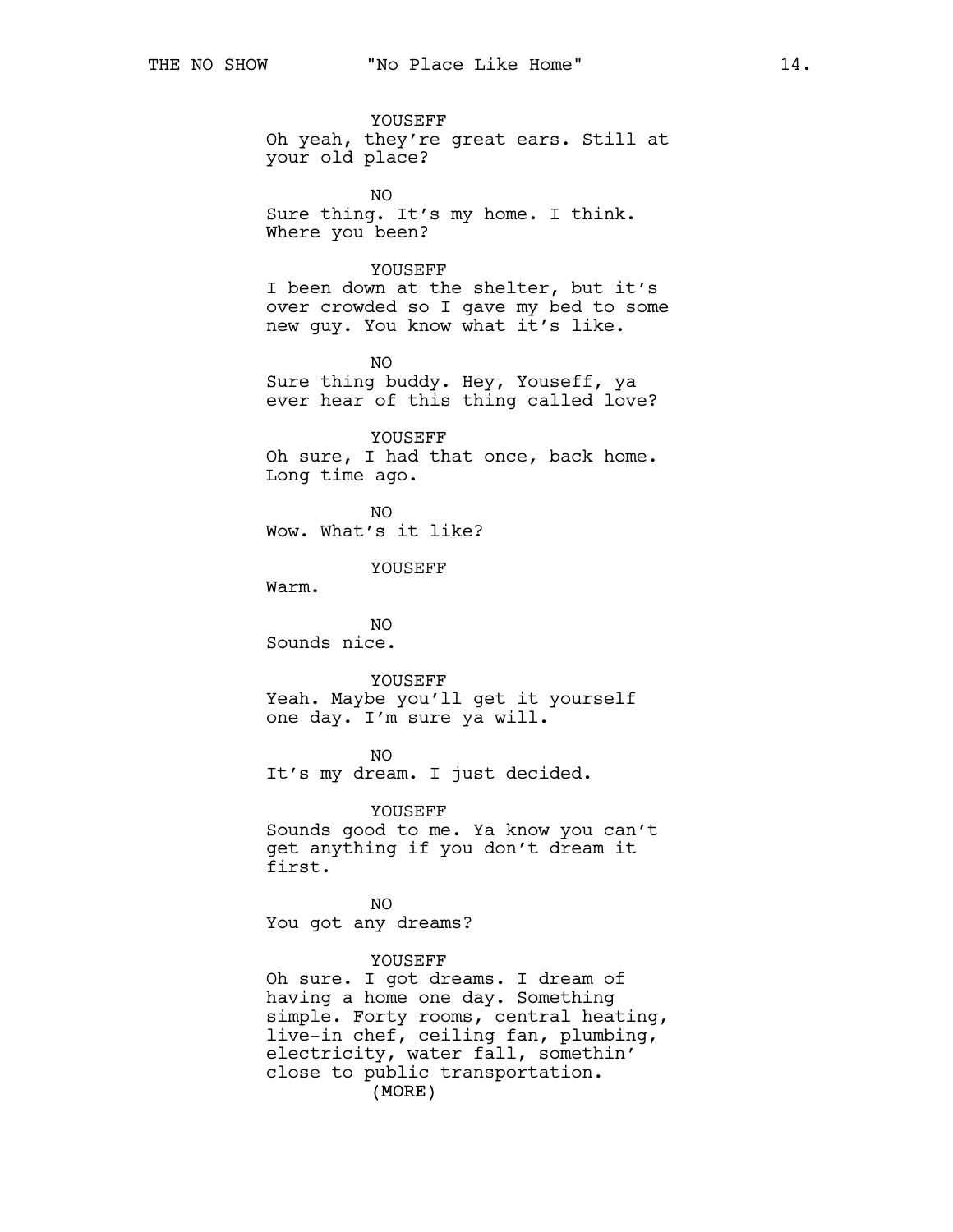YOUSEFF (CONT'D) Just some place I can watch the sun rise and be nice and warm. Ya know, simple.

NO Youseff, I know just the place! This is like a miracle! Or a tire! Come on! Follow me!

NO takes off and YOUSEFF shrugs his shoulders. He puts the hat back on the pile of garbage.

> YOUSEFF (To the hat) I'll be back for you.

YOUSEFF picks up a bindle that was sitting on the ground next to him as well as the t-rex bone that NO forgot about in his rush, and begins to run down the alley after NO.

### CUT TO:

### EXT. SIDEWALK - NOT-SO-GREAT NEIGHBORHOOD

NO comes over the hill of a dilapidated sidewalk. Weeds grow in the cracks on one side and on the other, the occasional loud truck or siren whizzes by.

YOUSEFF finally catches up to NO and they both stop and look over the hill in awe.

> NO Here's your place. Here's your dream!

The beginning of a sunrise is eking out of the sky as the two head away from the sidewalk and closer to an abandoned train yard. They begin to close in on about forty boxcars, many with open doors.

> NO (CONT'D) Forty rooms! Just like ya wanted!

They peruse the boxcars and make their way to a fire burning in a trash can in the middle of the yard.

> NO (CONT'D) Central heating.

The two make their way to a drainage pipe emerging from a concrete wall. A small stream trickles out into a swampy puddle below.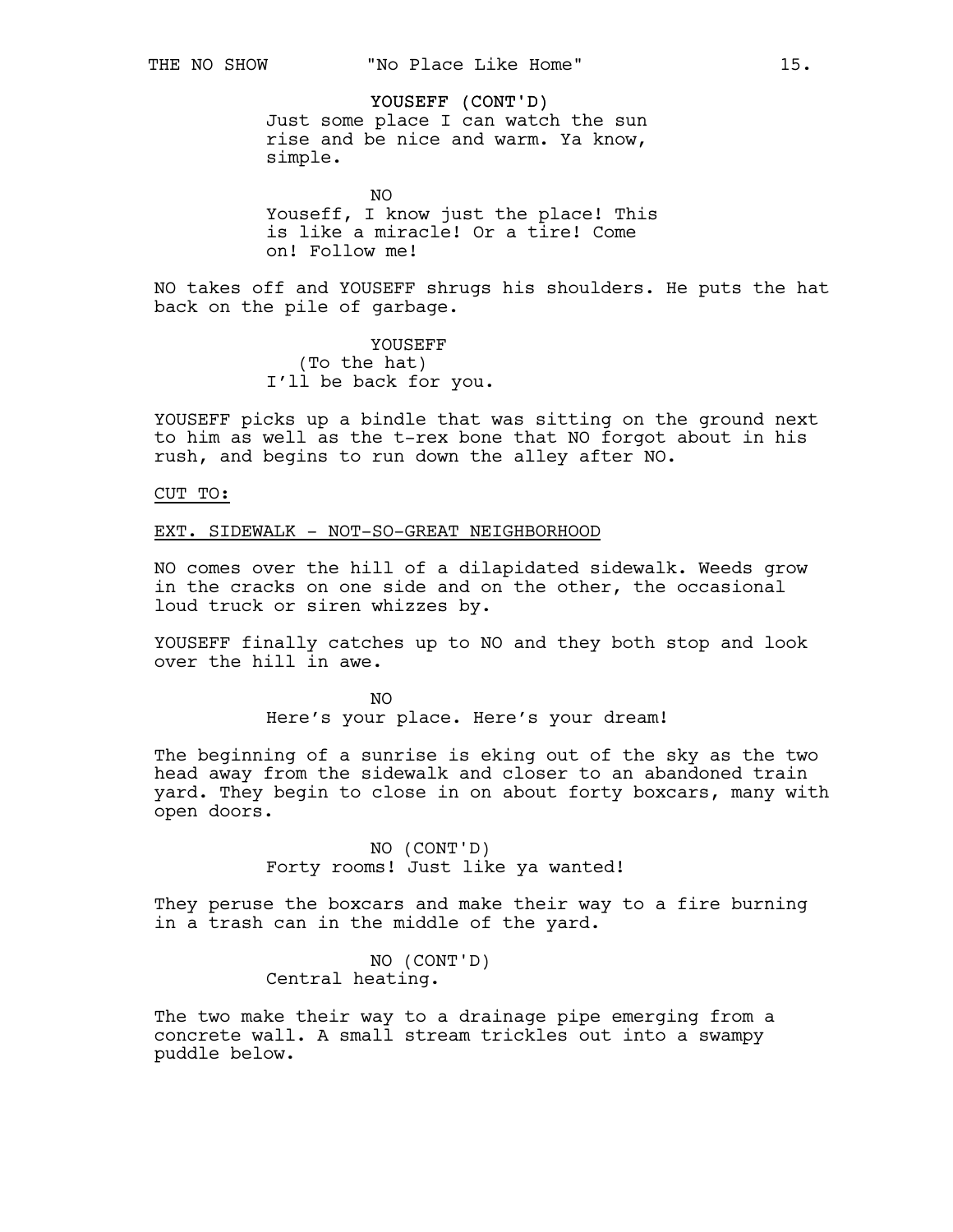NO (CONT'D) There's your plumbing. And might I show you to your...

They make their way to the back of a building where a man dressed in a uniform for a donut shop throws a cigarette butt to the ground before making his way back inside.

> NO (CONT'D) ...personal chef. Now I know you didn't ask for a garden...

NO leads YOUSEFF around one of the boxcars where a patch of flowering weeds grows wildly.

> NO (CONT'D) But I thought it'd be a nice touch.

A helicopter loudly lands on top of a hospital across the way.

NO (CONT'D) Ah, and here comes your ceiling fan right now.

Sparks fly above them as a city train drives over the bridge.

YOUSEFF And ya can't beat its proximity to public transportation!

A spark lands atop NO's head and NO shakes it off as a small trail of smoke emerges from its landing point, fading out shortly after.

> NO Oh good, they've turned on the electricity for ya!

YOUSEFF It's got everything I could've ever want! Except for the water fall. But No, it's perfect! Thanks pal!

YOUSEFF gives NO a big hug and scruffs up the top of his head before releasing his grip on the sweet pooch.

NO begins to leave while YOUSEFF begins to unpack his bindle.

 $N<sub>O</sub>$ I better be getting back. I'll see ya around.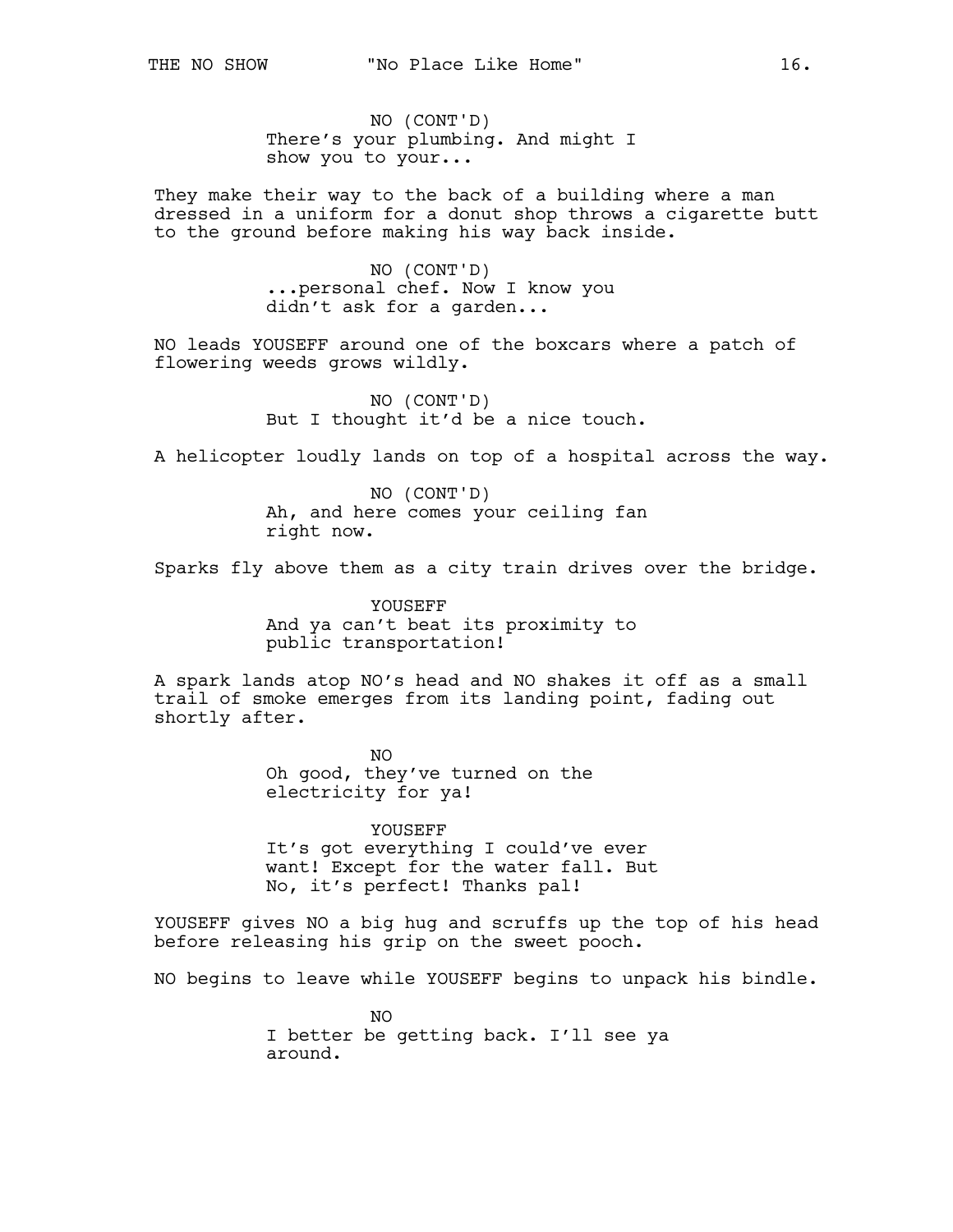YOUSEFF

You know where to find me. Hey, don't forget this!

NO turns around as YOUSEFF throws him his t-rex bone. It lands in front of NO who grips it in his jagged teeth. He attempts to thank YOUSEFF with a mouth fuller than it's ever been.

> NO Thanksth pal!

A few droplets of rain begin to fall and by the time NO is back on top of the hill a full-on downpour is occurring.

NO looks back and spots YOUSEFF dancing around as he happily yells out.

> YOUSEFF MY WATERFALL!!!

NO gets back on his way again, this time with ears down and a bit more of a hop to his step.

FADE OUT.

FADE IN:

### INT. POUND

NO's hole sits empty, unguarded by the bedding that usually covers it, until NO's shiny nose and gangly tooth stick through, followed by his head and body. NO turns around, puts his head back into the hole and pulls the bone through. He then buries it in a the pile of bedding that he's used to cover the hole back up, makes a circle around the bed and lays down.

> NO Home sweet domicile.

NO looks across the aisle and sees OLLIE, back in his original cage, staring at the back wall with a bandage around the nub that remains of his tail.

> NO (CONT'D) (Quietly, to himself) I guess he's back. Poor ol' chum.

NO buries his head into his body and goes to sleep.

FADE OUT.

# END ACT II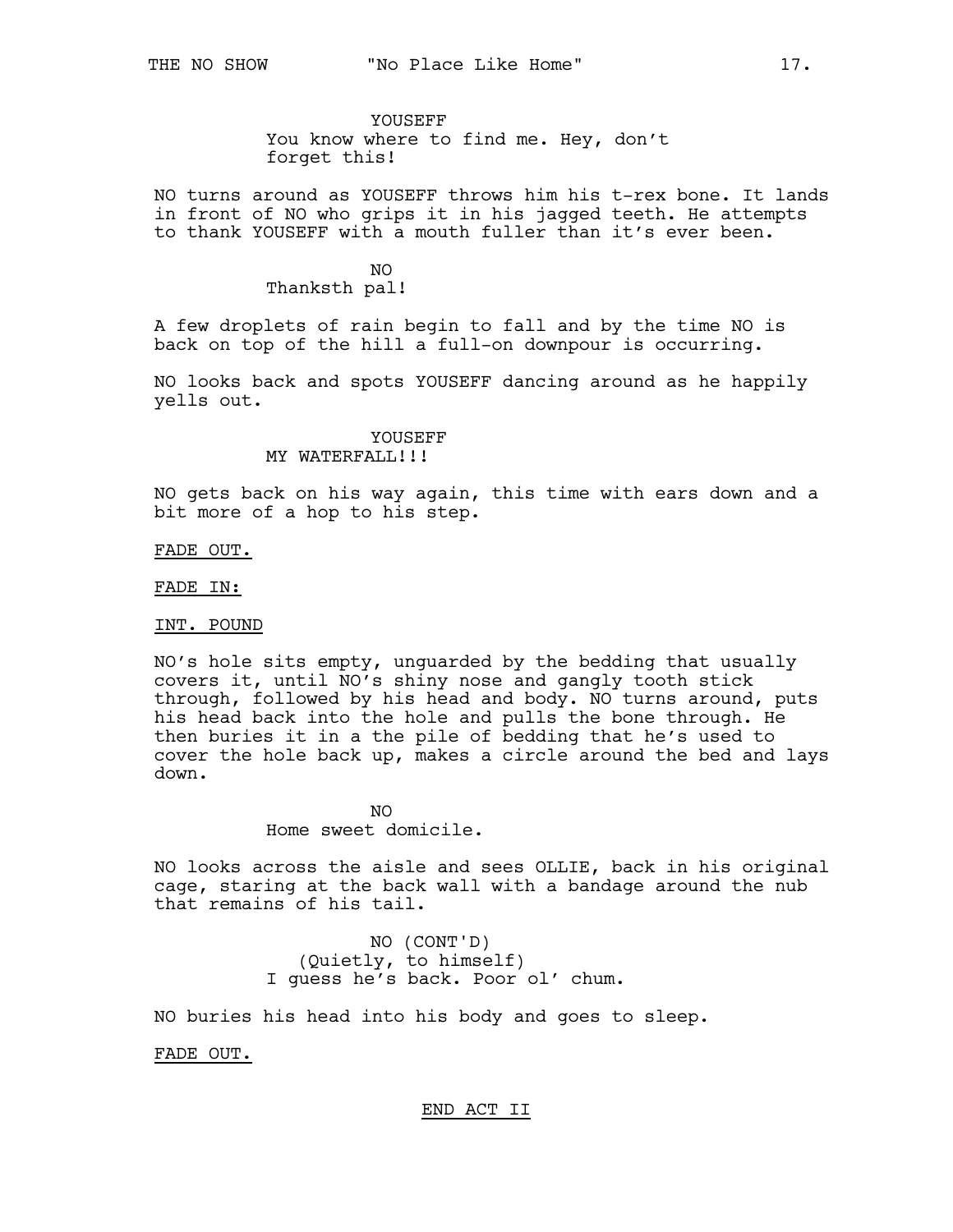# BEGIN ACT III

#### FADE IN:

### INT. POUND - DAY

NO's awakened by a bustle of movement. He goes to the front of his cage, takes a couple of bites of food and proceeds to go outside for yard time. NO looks back at OLLIE.

> NO Ya comin' kid?

OLLIF. I can't. I got no tail left. Can't play without a tail.

NO What happened to your tail?

OLLIE They said it was too happy. Then I went to sleep. I think they stole it. I feel like a part of me is gone!

 $N<sub>O</sub>$ Maybe a critter just took it.

OLLIE And then bandaged it up?

 $N<sub>O</sub>$ Yeah, you're right, critter bandaging is much sloppier than that. Come on, there's plenty of time to look at that wall, it won't go anywhere until *at least* next fall.

> OLLIE Yeah, you're right.

OLLIE and NO proceed to outside where everyone else is playing. A group of dogs including GARBAGE, PUPPY and LUTHOR are standing around in a circle. NO approaches the group while OLLIE goes to another corner of the yard.

> GARBAGE Where'd his tail go?

(MORE) NO Clever critter? Maybe a human? I don't know. But I think that tail had his sense of direction in it.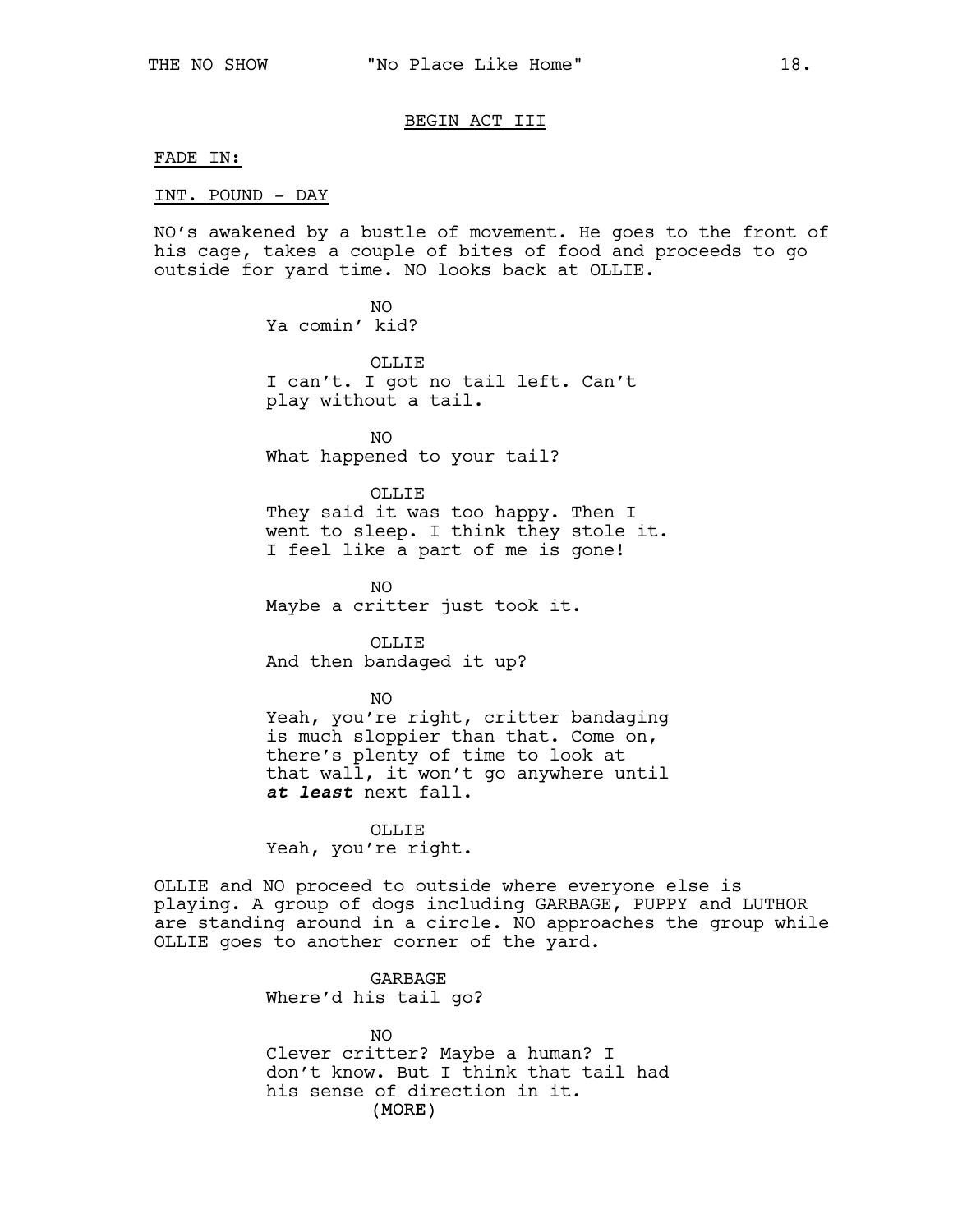NO (CONT'D) Because he seems to only be comfortable sticking close to walls now.

LUTHOR C'mon kid. Don't be silly. That tail contained all his happy. Now it's gone, and he's got none left.

NO But, what's an Ollie without happy?

PUPPY But, can't you make someone happy?

NO He's right! Puppies do that all the time! Let's give Ollie his happy back!

**GARBAGE** But we don't know where the critters took it.

NO We can make him some new happy.

LUTHOR Right. It's like what were we talking about yesterday.

NO Which yesterday, the one in life, or the one in my mind?

GARBAGE I think he means the one in life.

NO Oh, well in that case, hmmm...

GARBAGE We were talking about dream homes.

NO

Oh that's right! I remember because then I escaped and gave a man his dream home.

LUTHOR

Sure kid. Sure. Anyways, they're right! We were talking about dream homes. How do we give Ollie his perfect dream home?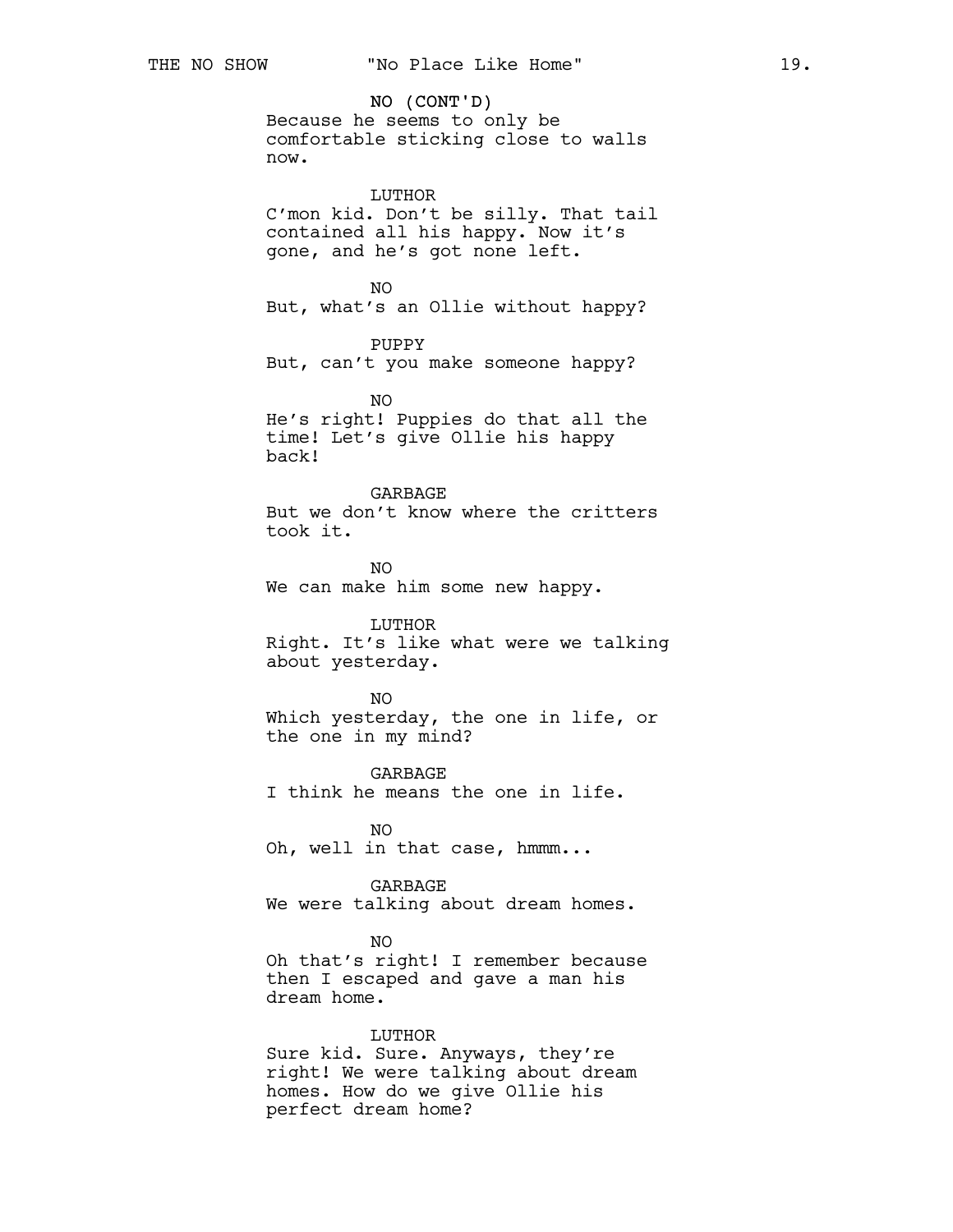NO I got it! You run distractions while I set it up!

The dogs begin to run around in circles as NO makes his way to the door.

> LUTHOR, GARBAGE AND PUPPY DISTRACTIONS! DISTRACTIONS! DISTRACTIONS!!!

CUT TO:

INT. POUND - MOMENTS LATER

NO runs into the pound turning the corner into OLLIE's cage.

CUT TO:

#### EXT. POUND PLAYLOT - SECONDS LATER

NO comes back out the door holding some bedding in his teeth bringing it to the dirt part of the yard. He rolls it around in the dirt while the others continue running in circles saying "distractions!" NO heads back inside with the dirty bedding.

The dogs make their way inside from the yard, exhausted and slightly dingy.

OLLIE lags behind, his nub between his legs, at least as much as it can be.

CUT TO:

### INT. POUND - OLLIE'S CAGE - MOMENTS LATER

OLLIE turns the corner into his cage as angelic music begins to play. The bright lights of the pound seem to all be shining into what was once a dingy kennel, now a castle.

NO, directing a choir of fleas that's responsible for the angelic music, cuts them off and turns to the crowd to sing a welcome home song.

> NO Oh you've come along way From sleeping to play And now I can say That all three of those words rhyme! So I made you a song Welcome home!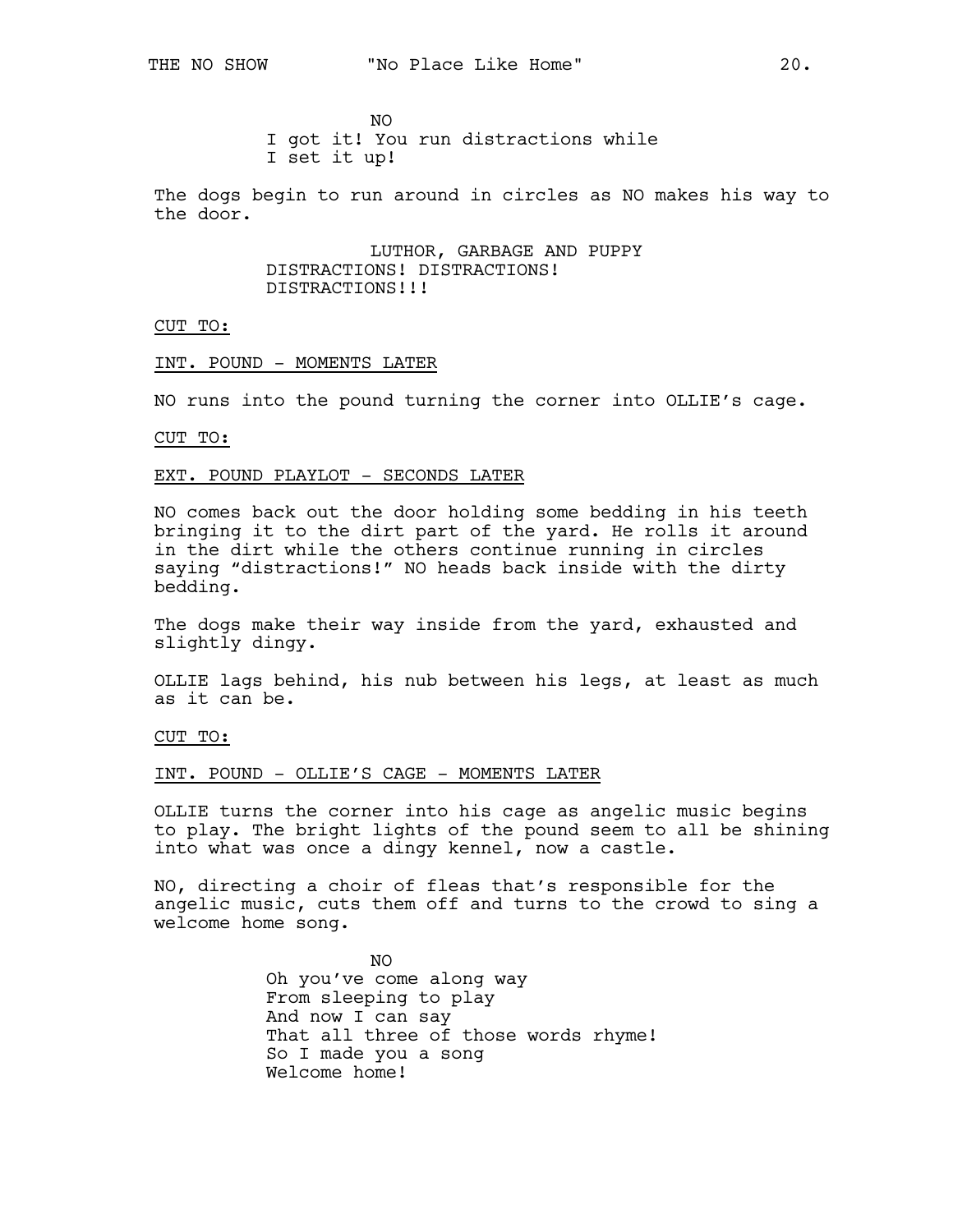OLLIE (tearing up) Oh NO! You magnificent mutt! What have you done?

LUTHOR He made you your dream home.

GARBAGE It's so shiny!

NO That's cause I spit on it!

NO begins to give a small tour of the newly refurbished enclosure.

> NO (CONT'D) Here's your dirty blanket,

NO takes PUPPY by the scruff of his neck.

PUPPY

Hey!

NO places PUPPY onto the dirty blanket.

 $N<sub>O</sub>$ Here's a nice, high-pitched voice to play with.

OLLIE What is that against the back wall?! Is that...

OLLIE becomes so excited that his butt begins to wag uncontrollably. Springing into the air, he lunges toward the trex bone that lies in the back of the cage.

> OLLIE (CONT'D) It's the biggest bone I've ever seen!

LUTHOR I guess if you stare at a wall long enough, sure enough it makes a bone.

NO And wait, there's more.

NO turns to the flea choir.

NO (CONT'D) Ok fellas! Do it just like we rehearsed.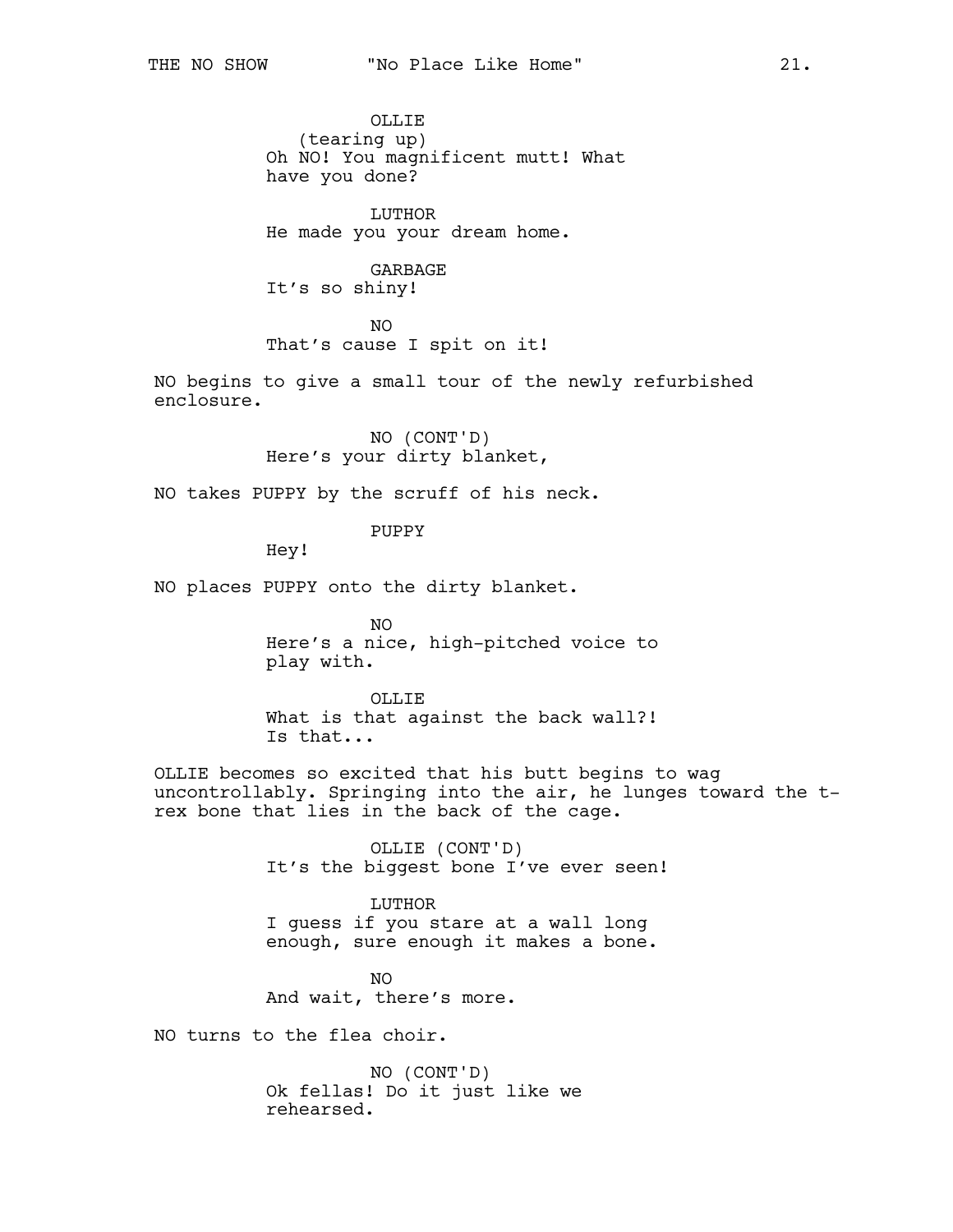The fleas begin to march, two by two.

FLEA SEARGANT Hup two three four. Hup two three four. Company halt!

The fleas form a line and salute with their tiny hands.

FLEA SEARGANT (CONT'D) Company, collar!

The fleas hop up and form a collar shape around OLLIE's neck.

OLLIF. A flea collar! Like I've always wanted!

OLLIE laughs as he itches his neck with his back leg.

GARBAGE Hey, Ollie, I got ya somethin' too!

GARBAGE quickly exits the cage.

NO I wonder what it could be, could it be...

OLLIE The only other thing I wanted was love. I don't think that's around that corner.

GARBAGE comes back with a dingy glove.

# GARBAGE

LOVE!

OLLIE gives the glove a once over, sniffs it, looks around and spots the hopeful, well-meaning looks in the other dogs' eyes. He gladly picks the glove up with his mouth, shaking it and throwing it around in the air like a beloved toy.

> OLLIE Love! It's just like I remember it!

PUPPY I think that's a glove, not love.

LUTHOR Hey kid, you wanna be right, or do you wanna be happy?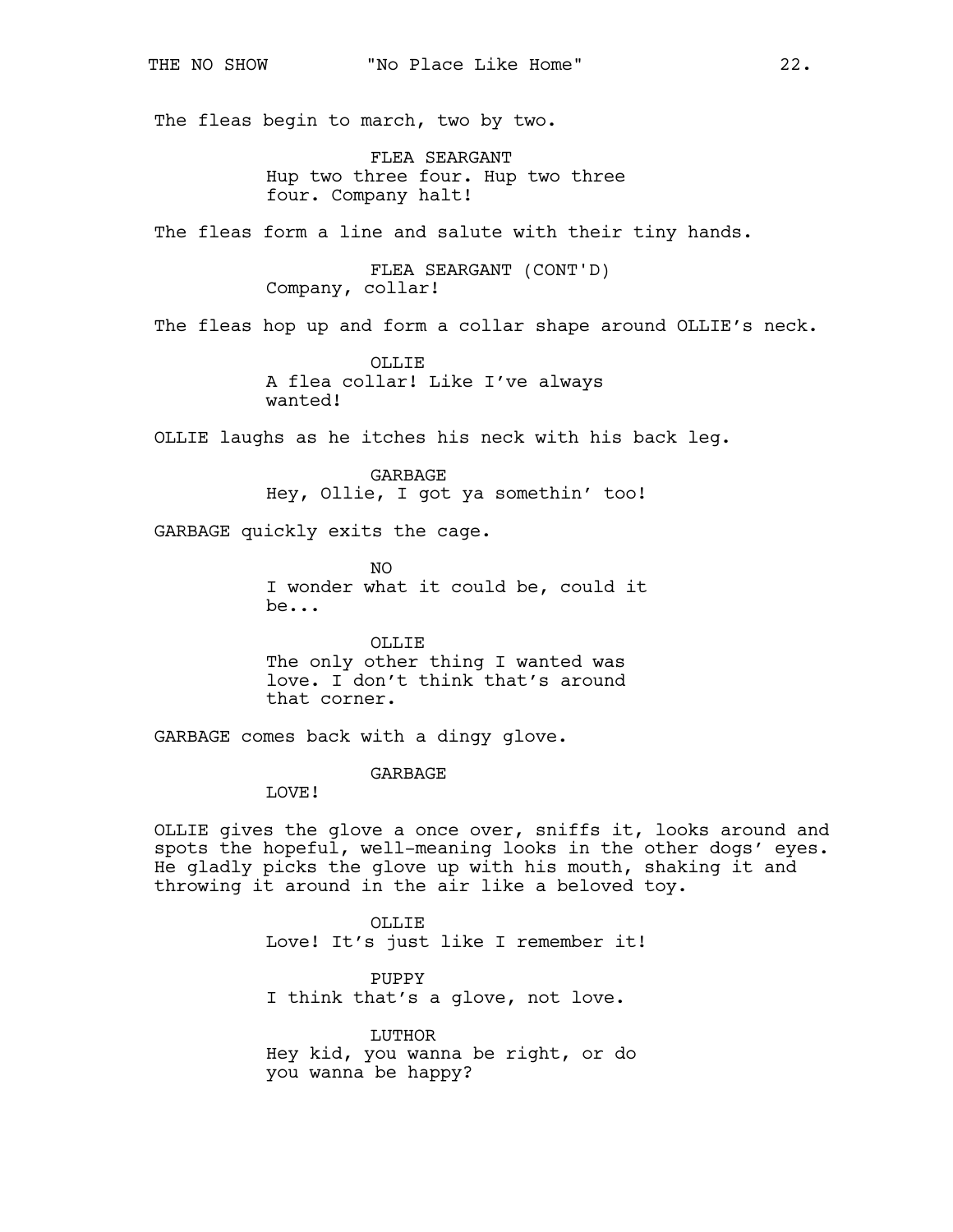PUPPY looks at OLLIE playing with the glove as LUTHOR, GARBAGE and NO join in, wrestling around.

> PUPPY I wanna be happy!

PUPPY joins in the fun.

FADE OUT.

END ACT III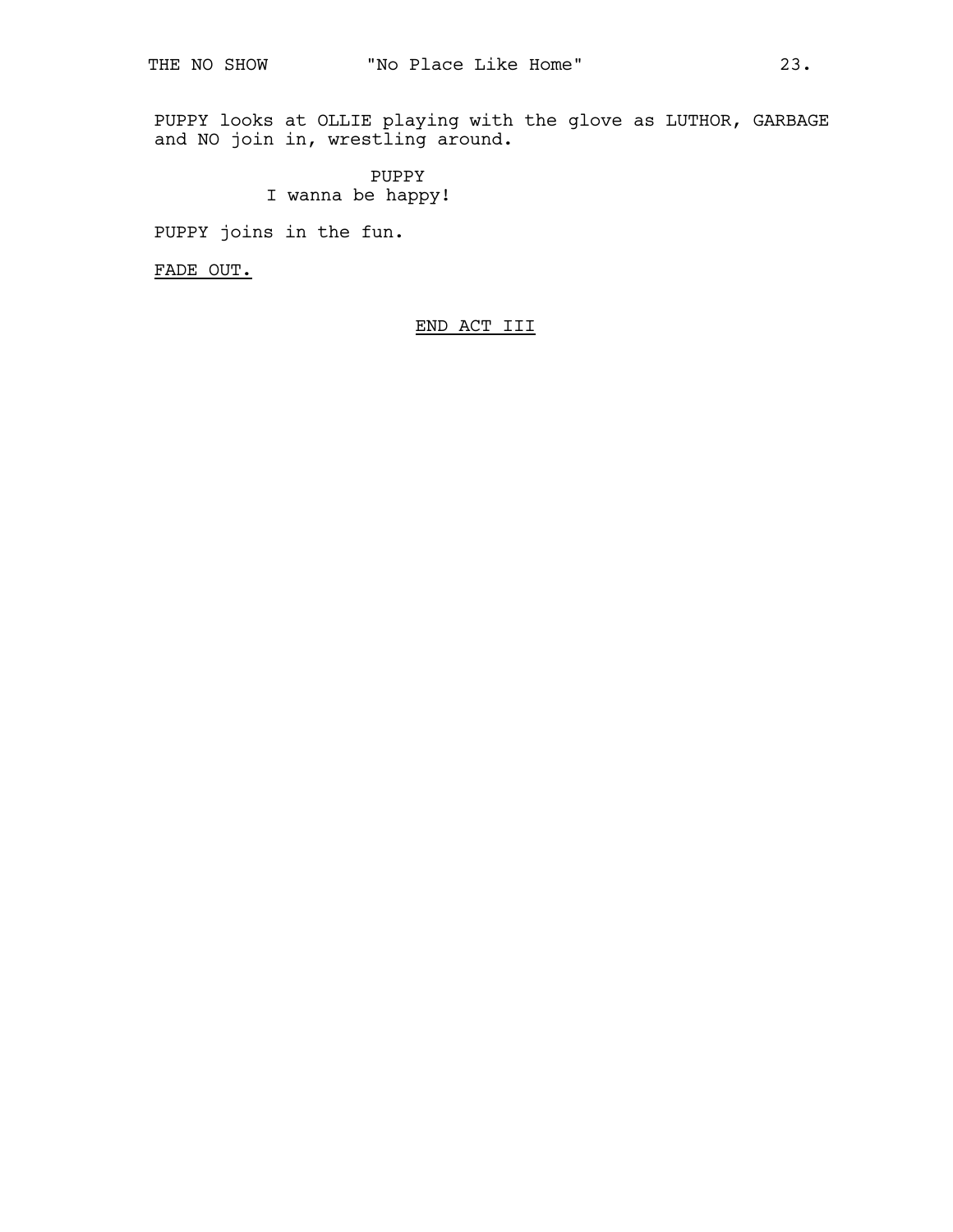### TAG

### FADE IN:

### INT. POUND NO'S CAGE - MORNING

NO is talking in his sleep again.

NO They call 'em craw daddys, but no one ever talks about their kids.

PUPPY's making some noises that startle NO out of his light slumber. NO looks up to see PUPPY packing a bindle.

> NO (CONT'D) Did it happen kid? Did you find someone?

# PUPPY

They're the best! They're humans, but they seem great! One of them smells just like tortilla chips and the other one smells kinda like a perfect mix of milk and old paper! I think you'd really like 'em. You can come with me if you want.

NO Nah kid, I got some unfurnished business here. Plus, what would the others do without me? You're gonna do great all by yourself.

PUPPY looks down at the ground, worried.

PUPPY I'm nervous.

NO

You'll be great. Just do yourself a favor: when they tell ya things, like sit or roll over, don't pick up the first time, wait a few times. They like to think they're in charge and they're teaching ya something.

PUPPY Roger that! You're so smart.

PUPPY begins to pack the rest of his bindle as two humans come down the hallway. One of the humans, a woman, bends down and picks him up. The other human picks up PUPPY's bindle and they begin to walk off.